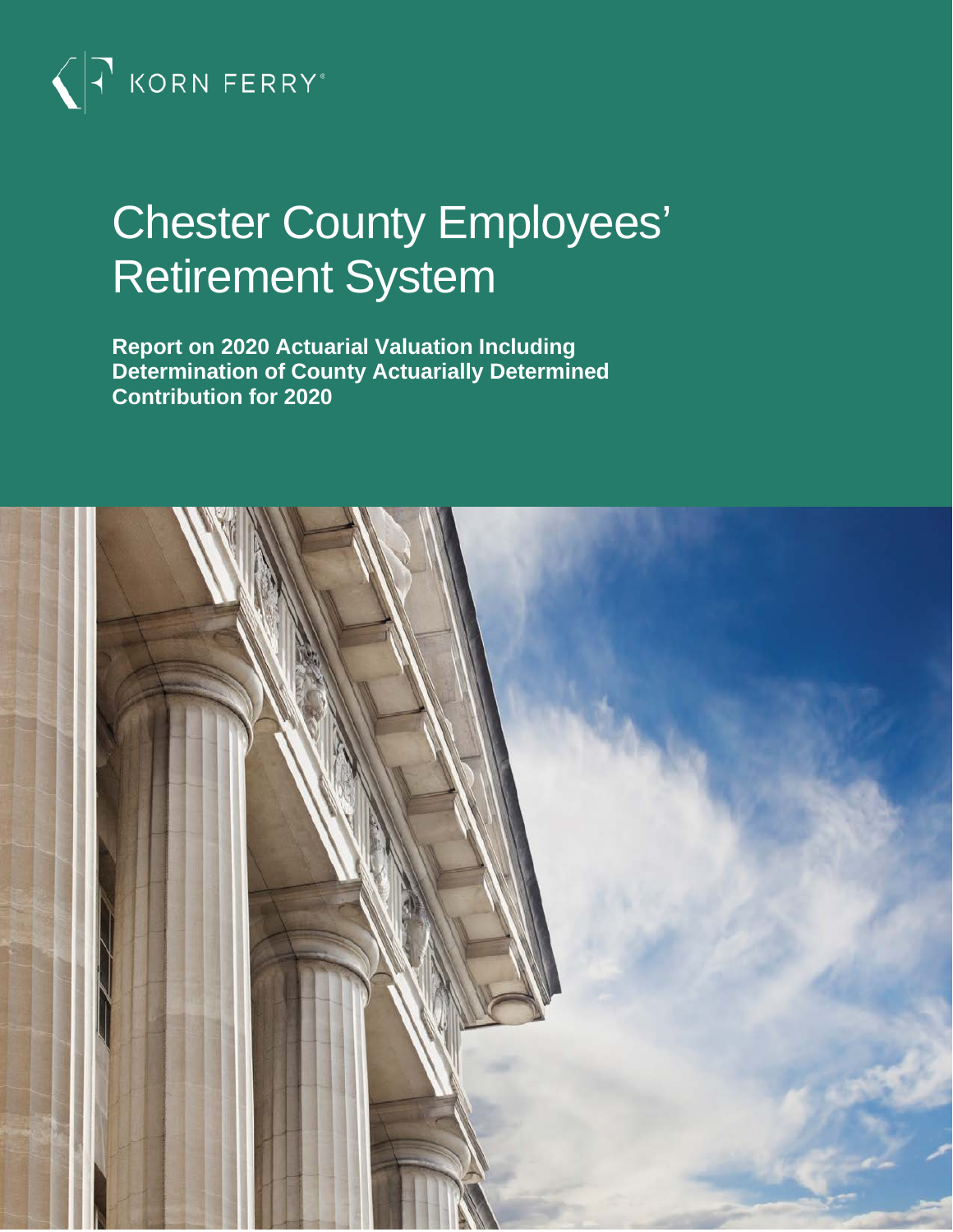## **Prepared by:**

**David D. Reichert Korn Ferry Suite 2300 1650 Arch Street Philadelphia, Pennsylvania 19103-2029**

**for**

## **Chester County Employees' Retirement Board**

| Marian D. Moskowitz | Commissioner         |
|---------------------|----------------------|
| Josh Maxwell        | Commissioner         |
| Michelle Kichline   | Commissioner         |
| Margaret Reif       | Controller/Secretary |
| Patricia Maisano    | Treasurer            |
|                     |                      |

**May 22, 2020**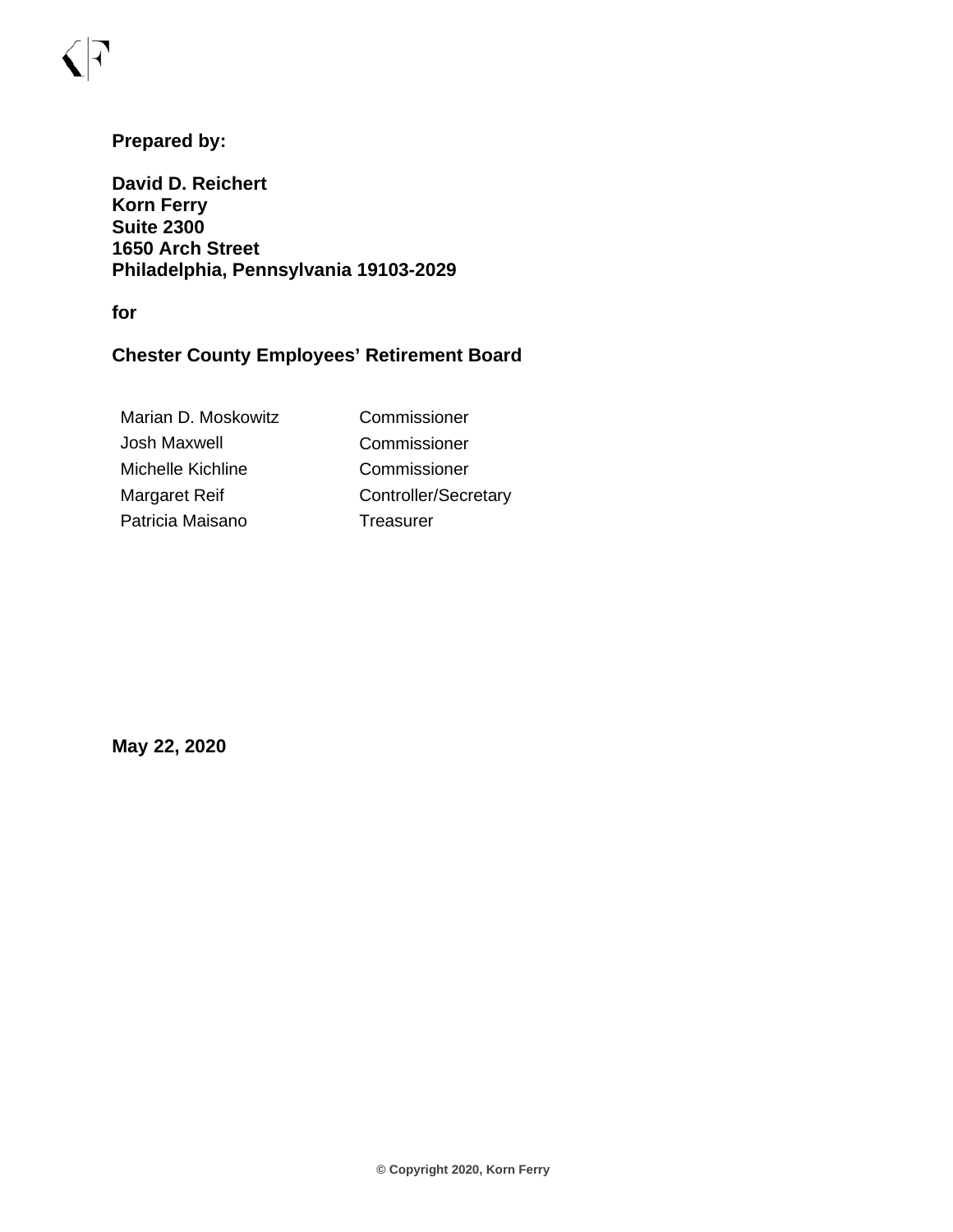#### **Table of Contents**

| I. |                                                                                                                        |
|----|------------------------------------------------------------------------------------------------------------------------|
| Ш. |                                                                                                                        |
|    |                                                                                                                        |
|    | Schedule A - Changes in Plan Net Assets, Plan Assets,<br>Plan Description and Contribution Information, and Historical |
|    | Schedule B - Allocation of Assets and Liabilities -                                                                    |
|    | Schedule C - Unfunded Actuarial Liability and Normal Cost 9                                                            |
|    | Schedule D - Actuarial Gain (Loss) for One Year Period Ending                                                          |
|    |                                                                                                                        |
|    | Schedule F - Determination of Certified Actuarially                                                                    |
|    | Schedule G - Notes for Schedule B and I and the                                                                        |
|    | Schedule H - Approximate Rate of Return for                                                                            |
|    | Schedule I - Determination of Reserve Balances 16                                                                      |
|    |                                                                                                                        |
|    | Schedule K – Changes in Plan Participation from January 1,                                                             |
|    | Schedule L – Age, Service and Average Salary Profile 19                                                                |
|    | Schedule M - Actuarial Assumptions and Actuarial Cost                                                                  |
|    |                                                                                                                        |
|    | Schedule O - Historical Trend Information                                                                              |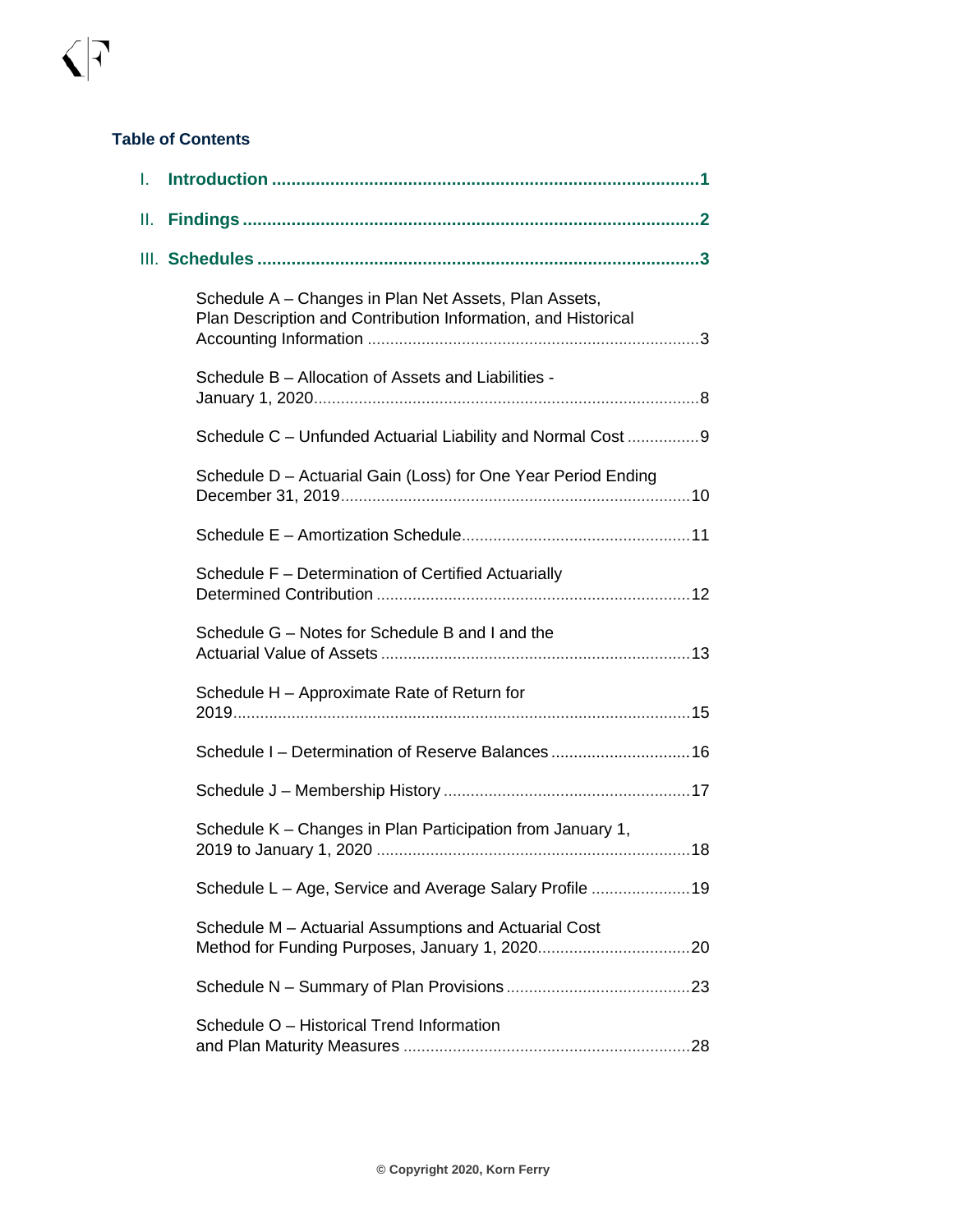## **I. Introduction**

The primary purpose of this report is to investigate and fully and fairly disclose the actuarial position of the Chester County Employees' Retirement System as of January 1, 2020 and to establish the proper appropriation for the 2020 plan year, in accordance with the funding standards of Section 6 of Act 96, 1971 of the Commonwealth of Pennsylvania as amended.

On the basis of the actuarial methods, assumptions and major plan provisions summarized in this report and in reliance on the member data and statement of the Fund's assets furnished by the County, to the best of our knowledge the information in this report is complete and accurate.

To the best of our knowledge, this report is complete and accurate and all costs and liabilities have been determined in conformance with generally accepted actuarial principles and on the basis of actuarial assumptions and methods which are reasonable (taking into account past experience under the plan and reasonable expectations) and which represent our best estimate of anticipated experience under the plan.

The included measurements are based on a single set of assumptions regarding the future experience of the plan's investments and participants. Future measurements and funding needs of the plan could vary significantly based on the actual experience, including differences in investment performance, and any changes in the future expectations. Estimates of the potential impact of changes in the plan's assets and liabilities are included in Schedule O.

Respectfully submitted,

**Korn Ferry (US)**

By: David D. Reichert

David D. Reichert, EA Member, American Academy of Actuaries ERISA Enrolled Actuary No. 20-6461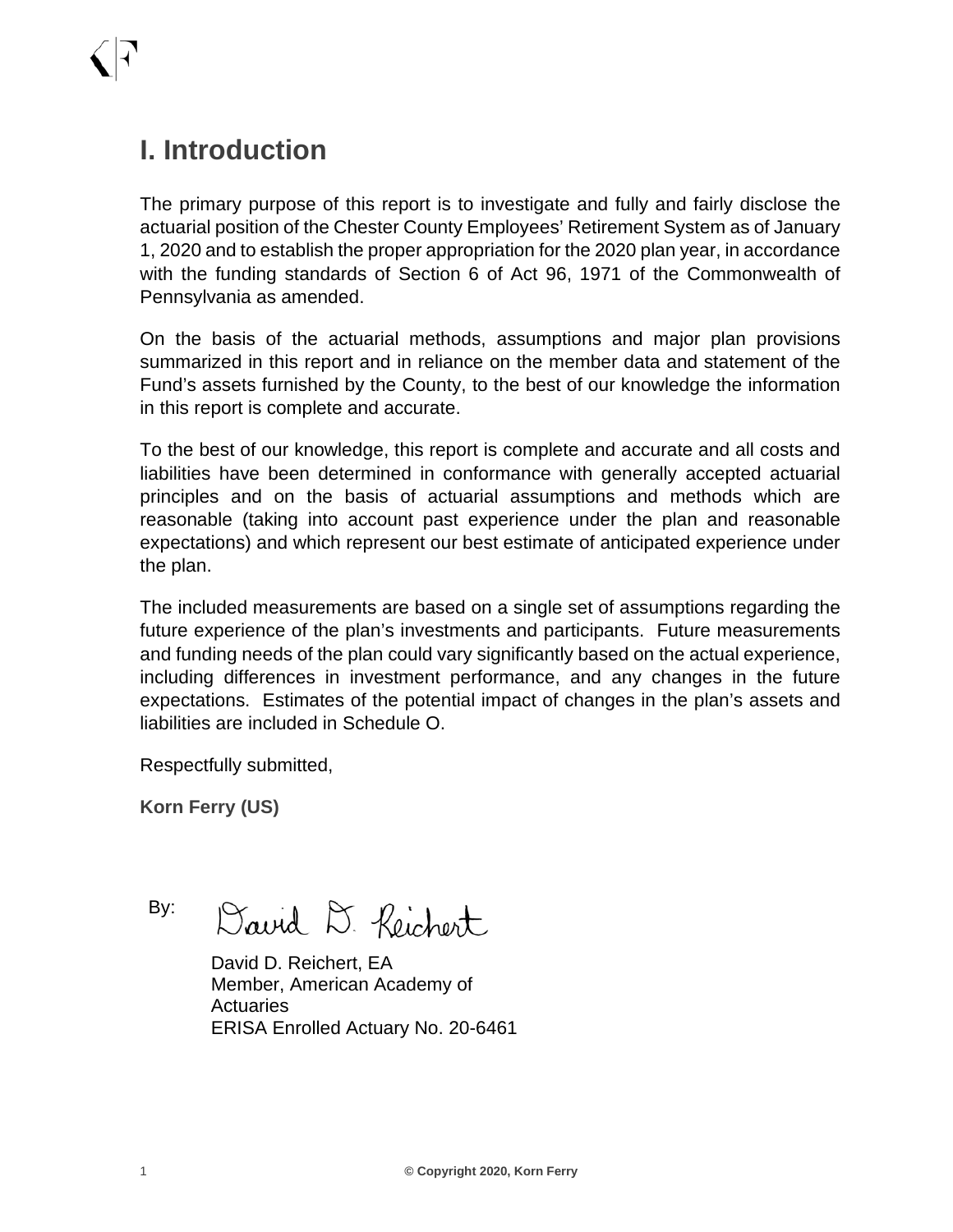## **II. Findings**

## **Certified Actuarially Determined Contribution**

Please note that the certified actuarially determined contribution which is reported on page 12 of this report and which must be funded in 2020 is \$10,112,879. This amount is required to ensure that the fund accumulates sufficient assets to pay future benefits and should be paid by the County from the General Fund.

## **Actuarial Adjustments**

Also note that the balances in the Reserve Accounts on page 8 reflect the following transfers which are necessary to keep the balance in the Retired Member's Reserve Account equal to the liability for the retired lives and to reflect the difference between the amount of interest credited to the respective reserves and the interest rate assumed in the valuation of the liabilities. Please make these transfers in your records:

|                                                             | <b>DEBIT</b>        | <b>CREDIT</b> |               |  |
|-------------------------------------------------------------|---------------------|---------------|---------------|--|
| <b>County Annuity</b><br>Reserve Account                    | \$<br>22,639,502.78 |               |               |  |
| <b>Retired Members</b><br>Annuity<br><b>Reserve Account</b> |                     | \$            | 22,639,502.78 |  |

### **Actuarial Assumptions**

Effective January, 2020, the accumulated deduction valuation method and the investment return assumption (from 7.5% to 7.25%) have been changed and the Pub-2010 mortality table has been adopted. The effect of these changes is an increase in the unfunded actuarial accrued liability of \$14,923,069 and a decrease in the actuarially determined contribution of \$32,858.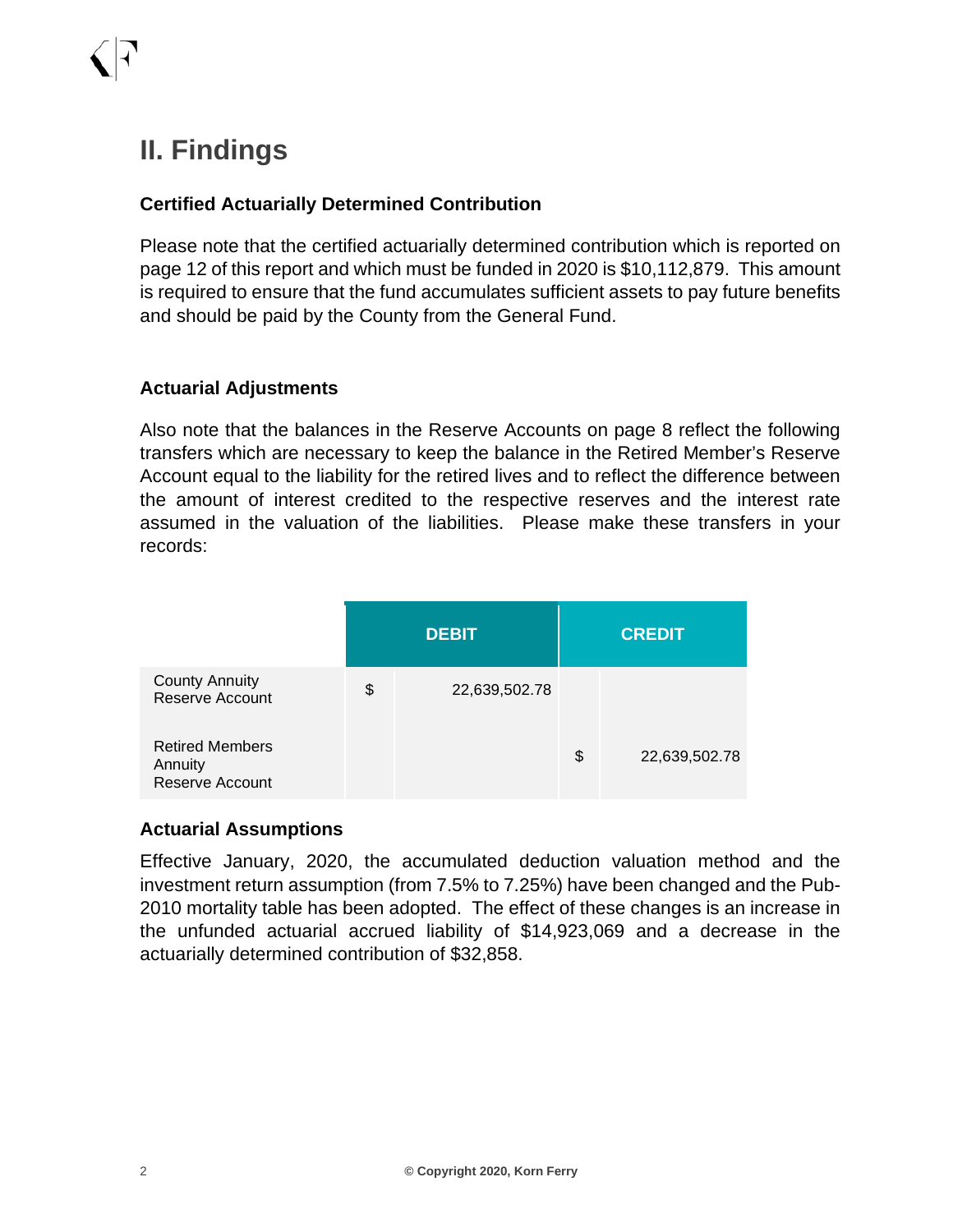## **III. Schedules**

## **Schedule A**

#### **CHESTER COUNTY EMPLOYEES' RETIREMENT SYSTEM**

#### **CHANGES IN PLAN NET ASSETS FOR THE CALENDAR YEAR 2019 AND 2018**

**Additions**

|                                                      |                   | 2019 Total    |                | 2018 Total        |
|------------------------------------------------------|-------------------|---------------|----------------|-------------------|
| Contributions                                        |                   |               |                |                   |
| County                                               |                   | 11,183,843.00 | \$             | 9,316,461.00      |
| <b>Plan Members</b>                                  | \$<br>\$          | 7,875,206.86  | \$             | 7,678,329.34      |
| Miscellaneous                                        |                   | 254,147.01    | \$             | 38,575.35         |
| <b>Total Contributions</b>                           | \$                | 19,313,196.87 | \$             | 17,033,365.69     |
| Investment Income                                    |                   |               |                |                   |
| <b>Realized Gain</b><br>\$<br>21,518,456.93          |                   |               |                |                   |
| \$<br>50,685,203.00<br><b>Unrealized Gain</b>        |                   |               |                |                   |
| Net Gain in Fair Value                               | \$                | 72,203,659.93 | \$             | (32,066,310.59)   |
| Interest                                             |                   | 2,049,566.92  | \$             | 2,036,680.63      |
| <b>Dividends</b>                                     |                   | 5,734,553.72  | \$             | 4,879,419.54      |
| <b>Net Accrued Interest</b>                          | \$\$              | 906,909.36    | \$             | 996,508.21        |
| Investment Income                                    | \$                | 80,894,689.93 | \$             | (24, 153, 702.21) |
|                                                      |                   |               |                |                   |
| Less Investment Expense                              | \$                | 1,033,531.40  | \$             | 761,587.26        |
| Net Investment Income                                | \$                | 79,861,158.53 | \$             | (24, 915, 289.47) |
| <b>Total Additions</b>                               | \$                | 99,174,355.40 | \$             | (7,881,923.78)    |
|                                                      | <b>Deductions</b> |               |                |                   |
| <b>Benefits</b>                                      |                   | 25,304,373.14 | \$             | 24,114,013.44     |
| <b>Refunds of Member Contributions</b>               | \$\$\$\$          | 1,430,483.56  | \$             | 1,483,225.35      |
| <b>Administrative Expense</b>                        |                   | 138,916.50    | \$             | 125,760.75        |
| Miscellaneous                                        |                   | 24,488.02     |                | 0.00              |
|                                                      |                   |               |                |                   |
| <b>Total Deductions</b>                              | \$                | 26,898,261.22 | \$             | 25,722,999.54     |
| Net Increase/(Decrease)                              | \$                | 72,276,094.18 | $\mathfrak{L}$ | (33,604,923.32)   |
| <b>Net Assets Held In Trust For Pension Benefits</b> |                   |               |                |                   |

| Beginning of Year | 404,640,276.81 | 438.245.200.13 |
|-------------------|----------------|----------------|
| End of Year       | 476.916.370.99 | 404.640.276.81 |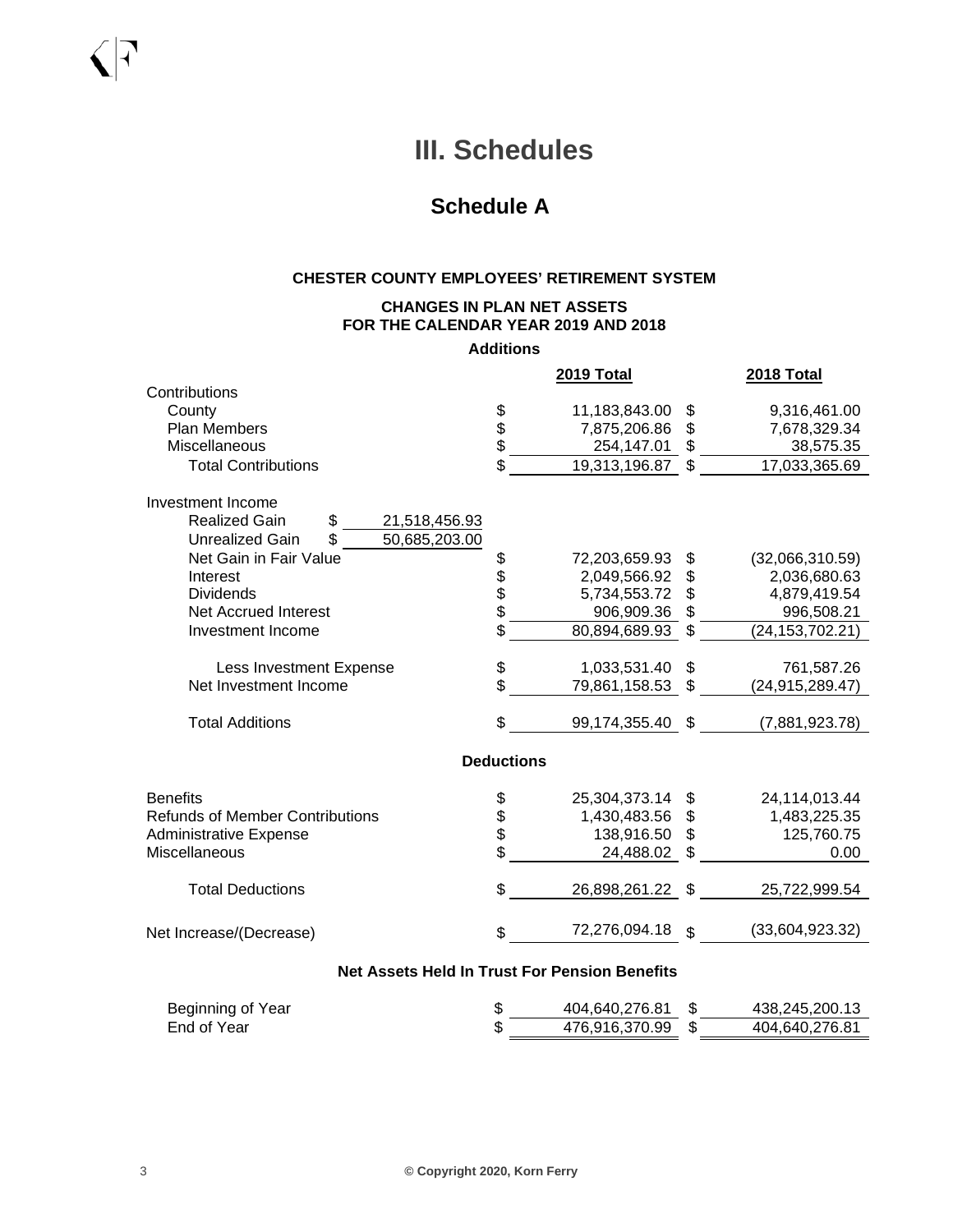#### **CHESTER COUNTY EMPLOYEES' RETIREMENT SYSTEM**

#### **PLAN ASSETS AS OF DECEMBER 31, 2019 AND 2018**

| <b>Assets</b>                     |    |                    |    |                   |  |
|-----------------------------------|----|--------------------|----|-------------------|--|
|                                   |    | <b>2019 Total</b>  |    | <b>2018 Total</b> |  |
| Cash and Short-Term Investments   | \$ | 10,187,333.26      | \$ | 13,077,518.53     |  |
| Receivables                       | \$ | 906,909.36         | \$ | 996,508.21        |  |
| Investments, at fair market value |    |                    |    |                   |  |
| <b>US Government Obligations</b>  | \$ | 51,368,948.91      | \$ | 49,356,581.39     |  |
| Domestic Corporate Bonds          | \$ | 29,816,731.80      | \$ | 32,201,160.89     |  |
| <b>Equities</b>                   | \$ | 110,823,871.51     | \$ | 147,077,528.47    |  |
| Miscellaneous Fixed Income        | \$ | 1,585,942.76       | \$ | 2,069,299.94      |  |
| <b>Mutual Funds</b>               |    | 261, 162, 693. 20  | \$ | 156,301,946.73    |  |
| Mortgage Obligations              | \$ | 10,581,337.27      | \$ | 3,483,767.52      |  |
| <b>Private Debt Obligations</b>   | \$ | 305,000.00         | \$ | 100,000.00        |  |
| Other Assets/Miscellaneous        | \$ | 204,951.00         | \$ | 0.00              |  |
| <b>Total Investments</b>          | \$ | 465,849,476.45     | \$ | 390,590,284.94    |  |
| <b>Total Assets</b>               | \$ | 476,943,719.07     | \$ | 404,664,311.68    |  |
|                                   |    | <b>Liabilities</b> |    |                   |  |
| Refunds Payable and Other         | S  | 27,348.08          | \$ | 24,034.87         |  |

**Net Assets Held In Trust For Pension Benefits**

\$ 476,916,370.99 \$ 404,640,276.81

## **TOTAL ASSETS (MARKET VALUE 12-31-2019)**

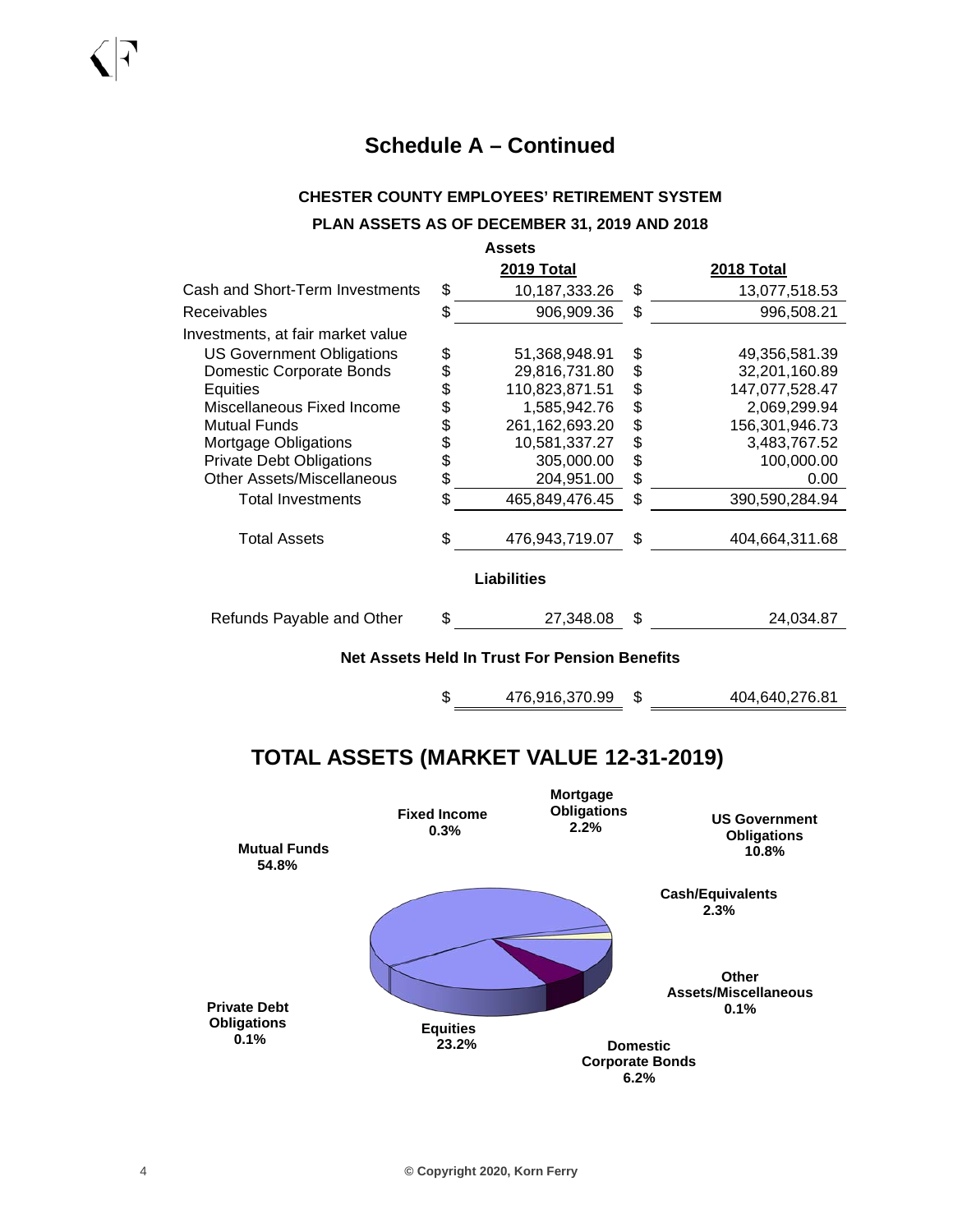### *Chester County Employees' Retirement System*

#### **Plan Description and Contribution Information**

*Basis of Accounting:* The Chester County Employees' Retirement System financial statements are prepared using the accrual basis of accounting. Plan member contributions are recognized in the period in which the contributions are due. Employer contributions to each plan are recognized when due and the employer has made a formal commitment to provide the contributions. Benefits and refunds are recognized when due and payable in accordance with the terms of each plan.

*Method Used to Value Investments:* Investments are reported at fair value. Short-term investments are reported at cost, which approximates fair value. Securities traded on a national or international exchange are valued at the last reported sales price at current exchange rates. Investments that do not have an established market are reported at estimated fair value.

Membership of the plan consisted of the following as of January 1, 2020:

| Retirees and Beneficiaries Receiving Benefits                         | 1,409 |
|-----------------------------------------------------------------------|-------|
| Terminated Plan Members Entitled to but not<br>yet Receiving Benefits | 349   |
| Active Plan Members                                                   | 2,230 |
| Total                                                                 | 3,988 |
| Number of Participating Employers                                     |       |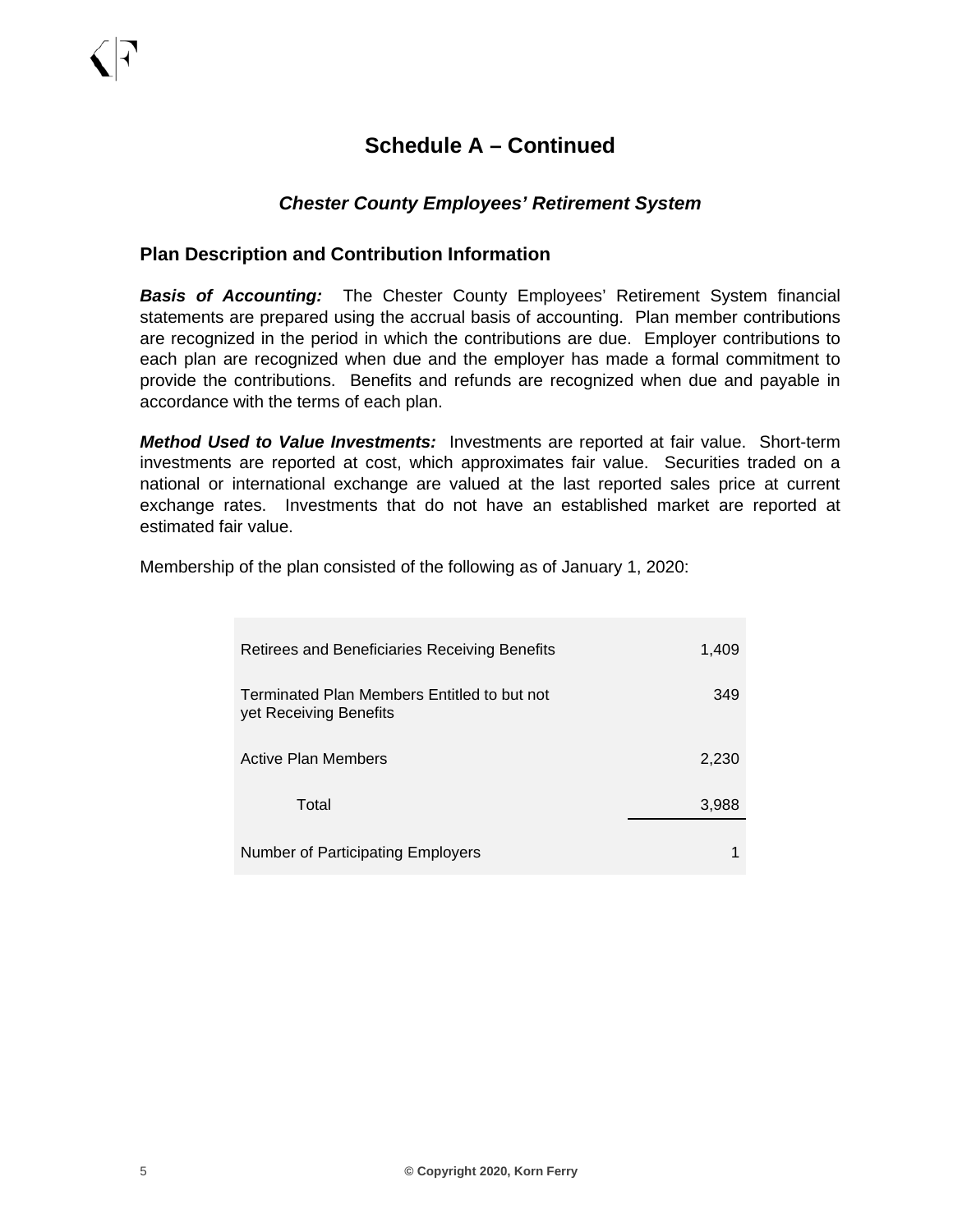### *Chester County Employees' Retirement System*

*Plan Description*: The Chester County Employees' Retirement Plan is a single-employer defined benefit pension plan that covers all employees of the County. The plan provides retirement, disability, and death benefits to plan members and their beneficiaries. Cost-ofliving adjustments (COLA) are provided at the discretion of the Chester County Employees' Retirement Board. Act 96 of 1971, as amended cited as the County Pension Law provides for the creation, maintenance and operation of this plan.

*Contributions*: Plan members who entered the system prior to 1/1/2011 are required to contribute 5% of their annual covered salary. Plan members entering on 1/1/2011 and thereafter are required to contribute 6% of their annual covered salary. The County is required to contribute at an actuarially determined rate. Per Act 96 of 1971, as amended, contribution requirements of the plan members and the County are established and may be amended by the General Assembly of the Commonwealth of Pennsylvania. Administrative costs may be financed through investment earnings.

| <b>SCHEDULE OF EMPLOYER CONTRIBUTIONS</b> |    |                       |    |                                      |  |  |
|-------------------------------------------|----|-----------------------|----|--------------------------------------|--|--|
| Year                                      |    | <b>Contribution</b> * |    | <b>County</b><br><b>Contribution</b> |  |  |
| 2010                                      | \$ | 12,552,931            | \$ | 15,127,446                           |  |  |
| 2011                                      | \$ | 10,948,849            | \$ | 10,948,849                           |  |  |
| 2012                                      | \$ | 11,579,074            | \$ | 11,579,074                           |  |  |
| 2013                                      | \$ | 9,880,939             | \$ | 9,880,939                            |  |  |
| 2014                                      | \$ | 7,810,793             | \$ | 7,810,793                            |  |  |
| 2015                                      | \$ | 6,025,657             | \$ | 6,025,657                            |  |  |
| 2016                                      | \$ | 8,469,935             | \$ | 8,469,935                            |  |  |
| 2017                                      | \$ | 9,681,308             | \$ | 9,681,308                            |  |  |
| 2018                                      | \$ | 9,316,461             | \$ | 9,316,461                            |  |  |
| 2019                                      | \$ | 11,183,843            | \$ | 11,183,843                           |  |  |

*Note:* Effective in 2005 the Entry Age Funding Method was used to determine the annual required contribution. Prior to 2005 the Aggregate Method was used. \*Prior to 2014, contribution was described as Annual Required Contribution (ARC). After 2013, contribution was described as actuarially determined contribution (ADC).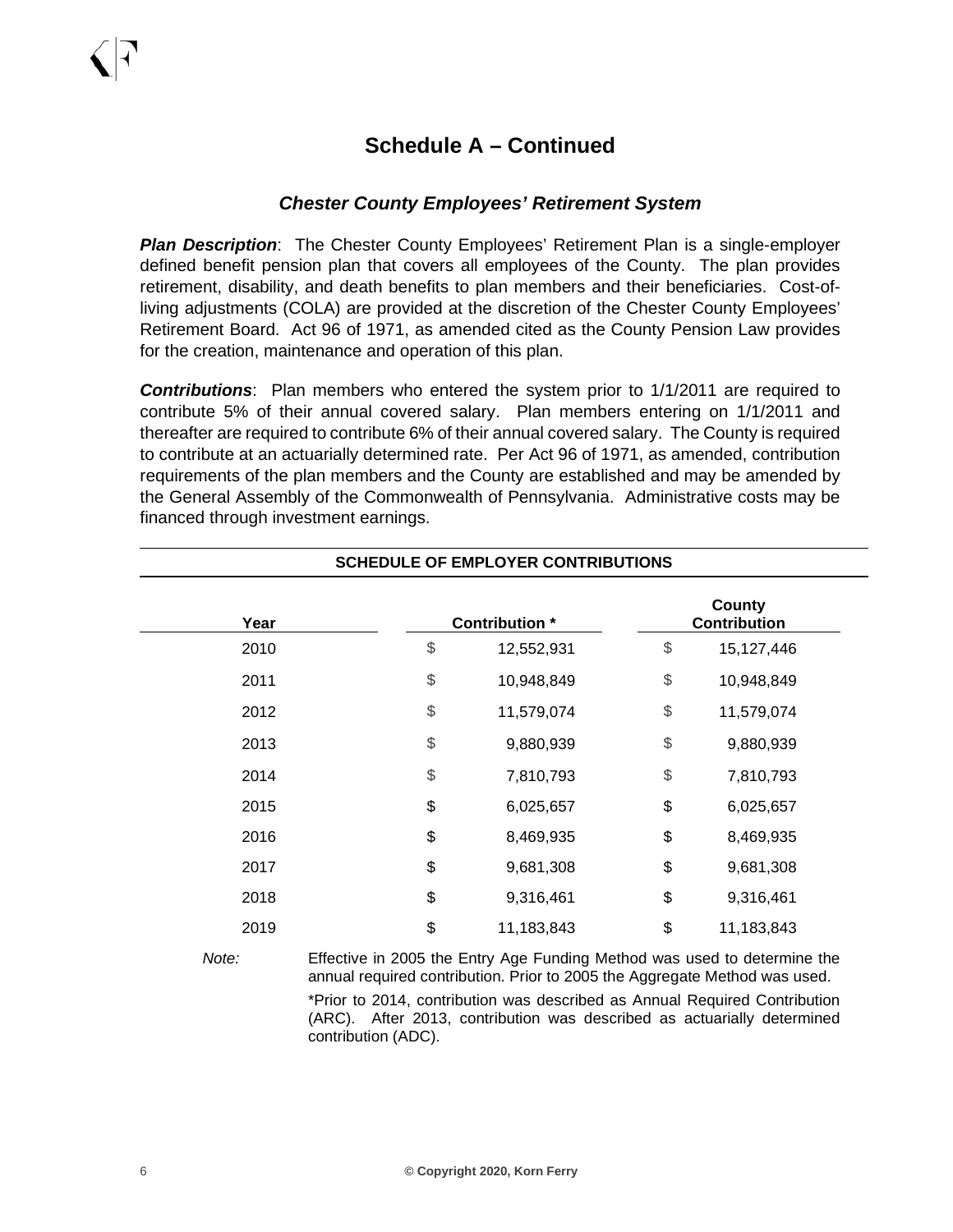#### **SCHEDULE OF FUNDING PROGRESS**

| <b>Actuarial</b><br><b>Valuation</b><br><u>Date</u> | <b>Actuarial Value of</b><br><b>Assets</b><br><u>(a)</u> | <b>Actuarial</b><br><b>Accrued</b><br>Liability<br>(AAL)<br>- Entry Age<br><u>(b)</u> | <b>Unfunded</b><br><b>AAL</b><br>(UAAL)<br><u>(b-a)</u> | <b>Funded</b><br><b>Ratio</b><br><u>(a/b)</u> | Covered<br><b>Payroll</b><br><u>(c)</u> | UAAL as a<br>Percentage<br>of Covered<br><b>Payroll</b><br>$((b-a)/c)$ |
|-----------------------------------------------------|----------------------------------------------------------|---------------------------------------------------------------------------------------|---------------------------------------------------------|-----------------------------------------------|-----------------------------------------|------------------------------------------------------------------------|
| 1/1/2011                                            | 257,781,217                                              | 335,527,874                                                                           | 77,746,657                                              | 76.8%                                         | 115,580,646                             | 67.3%                                                                  |
| 1/1/2012                                            | 273,290,990                                              | 356,428,788                                                                           | 83,137,798                                              | 76.7%                                         | 115,886,844                             | 71.7%                                                                  |
| 1/1/2013                                            | 302,569,569                                              | 368,776,415                                                                           | 66,206,846                                              | 82.0%                                         | 110,864,248                             | 59.7%                                                                  |
| 1/1/2014                                            | 344,772,839                                              | 392,680,874                                                                           | 47,908,035                                              | 87.8%                                         | 112,704,901                             | 42.5%                                                                  |
| 1/1/2015                                            | 378,750,852                                              | 412,238,288                                                                           | 33,487,436                                              | 91.9%                                         | 111,337,938                             | 30.1%                                                                  |
| 1/1/2016                                            | 385,640,127                                              | 438,522,954                                                                           | 52,882,827                                              | 87.9%                                         | 118,689,818                             | 44.6%                                                                  |
| 1/1/2017                                            | 389,316,617                                              | 454,921,746                                                                           | 65,605,129                                              | 85.6%                                         | 117,904,220                             | 55.6%                                                                  |
| 1/1/2018                                            | 416,737,272                                              | 477,651,600                                                                           | 60,914,328                                              | 87.2%                                         | 120,941,257                             | 50.4%                                                                  |
| 1/1/2019                                            | 417,640,292                                              | 495,738,272                                                                           | 78,097,980                                              | 84.2%                                         | 120,116,713                             | 65.0%                                                                  |
| 1/1/2020                                            | 446,689,952                                              | 529,120,777                                                                           | 82,430,825                                              | 84.4%                                         | 123,646,608                             | 66.7%                                                                  |

 $\bigcap$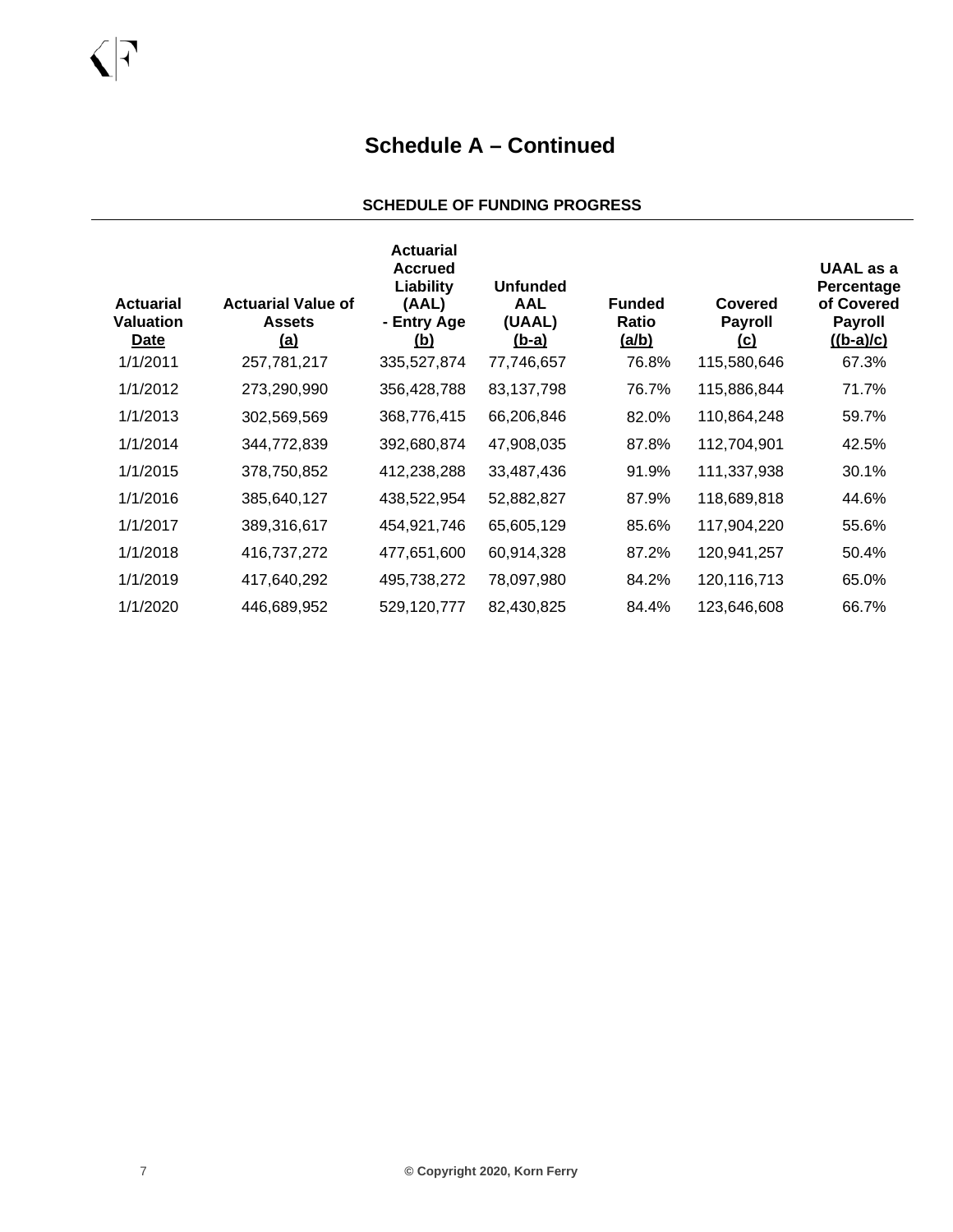## **Schedule B**

Schedule B shows the allocation of the assets among the Fund's reserve accounts (see Schedule I for Determination of Reserve Balances) and the Fund's liabilities as of January 1, 2020. The liabilities were determined from the actuarial valuation of the System based upon the data submitted by the County.

#### **ASSETS**

| Members' Annuity Reserve Account                                                        | \$<br>117,269,007.89 |
|-----------------------------------------------------------------------------------------|----------------------|
| <b>County Annuity Reserve Account</b>                                                   | \$<br>52,676,631.32  |
| <b>Retired Members' Reserve Account</b>                                                 | \$<br>228,067,327.00 |
| Unrealized Appreciation of Assets                                                       | \$<br>78,903,404.78  |
| Total Assets, (Market Value) of the Chester County Employees'<br><b>Retirement Fund</b> | \$<br>476,916,370.99 |
| <b>LIABILITIES</b>                                                                      |                      |
| Actuarial Present Value of:                                                             |                      |
| <b>Accumulated Plan Benefits</b>                                                        |                      |
| Vested participants (1,422)                                                             | \$<br>121,619,333    |
| Nonvested participants (808)                                                            | \$<br>1,087,653      |
| <b>Future Benefit Accruals</b>                                                          | \$<br>94,177,664     |
| <b>Terminated Vested Benefits</b>                                                       | \$<br>18,366,063     |
| <b>Retired Benefits</b>                                                                 | \$<br>228,067,327    |
| <b>Member Accumulated Deductions</b>                                                    | \$<br>117,269,008    |
| Total Liabilities of the Chester County Employees' Retirement Fund                      | \$<br>580,587,048    |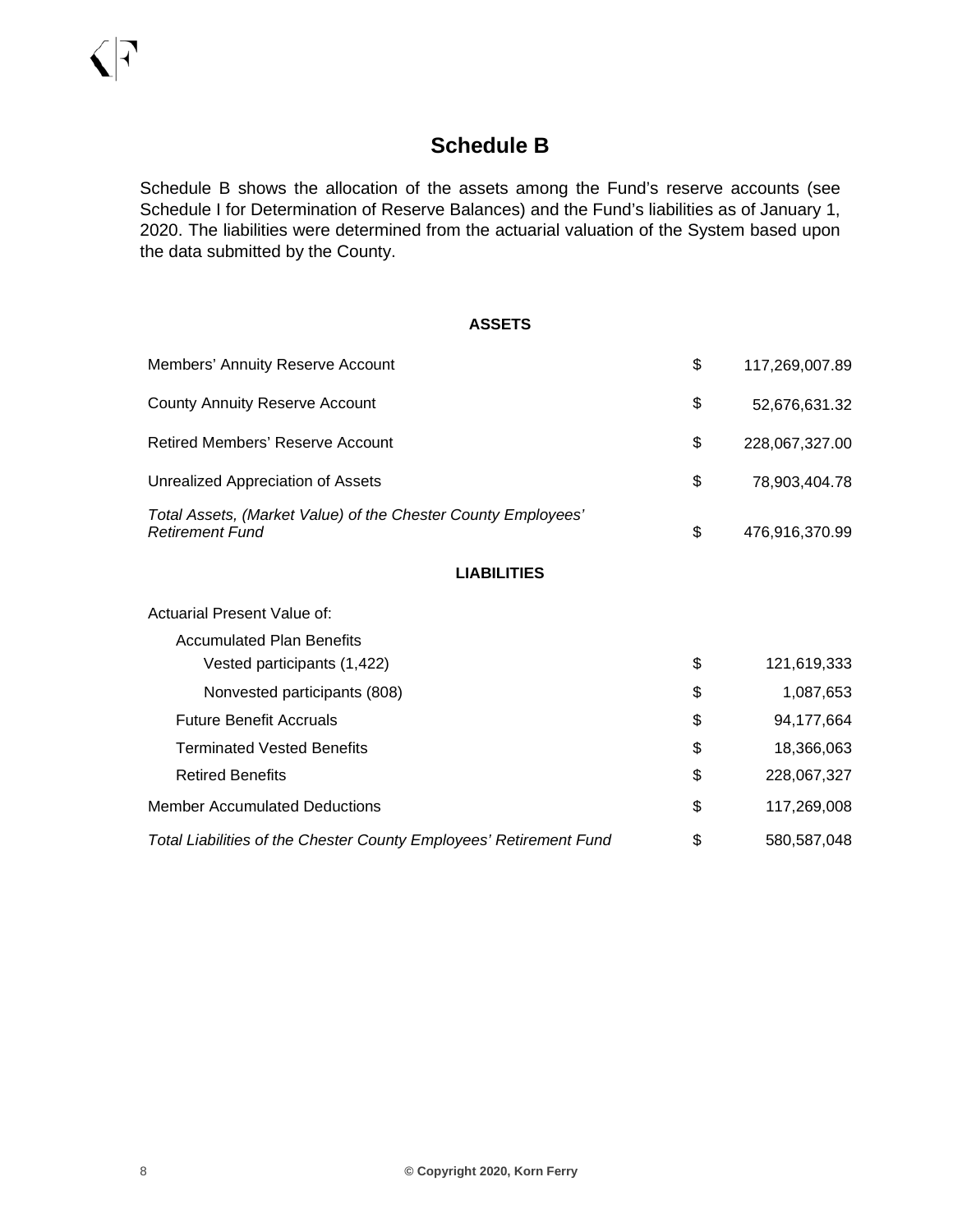## **Schedule C**

## **Unfunded Actuarial Liability and Normal Cost**

Schedule C shows the development of the unfunded actuarial liability and the normal cost for 2020.

## 1. **Unfunded Actuarial Liability January 1, 2020**

1. Actuarial Liability:

| (a) Active Participants                                             |                   |
|---------------------------------------------------------------------|-------------------|
| <b>Retirement Benefits</b>                                          | \$<br>173,807,010 |
| <b>Termination Benefits</b>                                         | 8,900,183         |
| Death Benefits                                                      | 3,884,940         |
| Total                                                               | \$<br>186,592,133 |
| (b) Terminated Vested Participants                                  | \$<br>18,366,063  |
| (c) Retired Members and Beneficiaries                               |                   |
| <b>Retirement Benefits</b>                                          | \$<br>223,499,573 |
| Cost-of-Living Benefits                                             | 4,567,754         |
| Total                                                               | \$<br>228,067,327 |
| (d) Actuarial Present Value of Member Accumulated Deductions        | \$<br>96,095,254  |
| (e) Total (a) + (b) + (c) + (d)                                     | \$<br>529,120,777 |
| 2. Actuarial Value of Plan Assets (see page 14)                     | \$<br>446,689,952 |
| 3. Unfunded Actuarial Liability as of January 1, 2020: $(1e) - (2)$ | \$<br>82,430,825  |

## **II. Normal Cost for 2020**

| Normal Cost for:                                              |    |           |
|---------------------------------------------------------------|----|-----------|
| (a) Retirement Benefits                                       | \$ | 3,752,183 |
| (b) Termination Benefits                                      |    | 555,082   |
| (c) Death Benefits                                            |    | 93,077    |
| (d) Members Accumulated Deductions                            |    | 4,528,856 |
| (e) Normal Cost as of January 1, 2020                         | \$ | 8.929.198 |
| Normal Cost with interest to end of year: (e) x 1.0725<br>(†) | S  | 9.576.565 |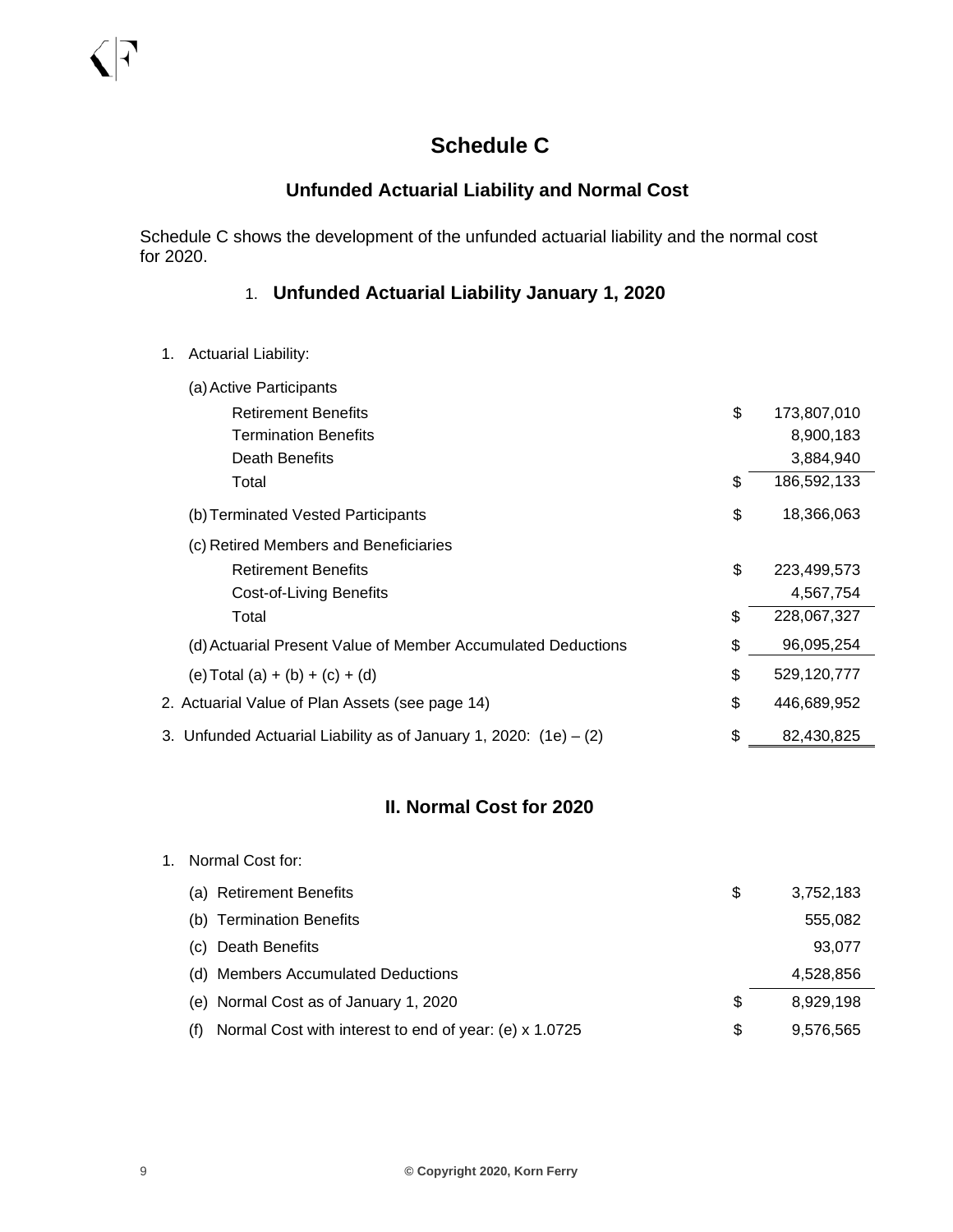## **Schedule D**

### **Actuarial Gain (Loss) for One Year Period Ending December 31, 2019**

Schedule D shows the development of the actuarial gain (loss) for the 2019 plan year.

| 1.  | Unfunded Actuarial Liability as of January 1, 2019                                                        | \$<br>78,097,980 |
|-----|-----------------------------------------------------------------------------------------------------------|------------------|
| 2.  | Normal Cost as of January 1, 2019                                                                         | 3,848,024        |
| 3.  | Interest at 7.5% Per Year to December 31, 2019 on (1) and (2)                                             | 6,145,950        |
| 4.  | Employer Contributions for the 2019 Plan Year                                                             | 11,183,843       |
| 5.  | Change in Unfunded Actuarial Liability Due to Change in Accumulated<br>Deduction Valuation Method         | (21, 173, 754)   |
| 6.  | Change in Unfunded Actuarial Liability Due to Change in Assumptions<br>(Public Sector Mortality)          | 24,378,177       |
| 7.  | Change in Unfunded Actuarial Liability Due to Change in Assumptions<br>(Investment return)                | 11,718,646       |
| 8.  | Expected Unfunded Actuarial Liability as of January 1, 2020:<br>$(1) + (2) + (3) - (4) + (5) + (6) + (7)$ | 91,831,180       |
| 9.  | Unfunded Actuarial Liability as of January 1, 2020                                                        | 82,430,825       |
| 10. | Actuarial Gain (Loss) for 2019 Plan Year: $(7) - (8)$                                                     | 9.400.355        |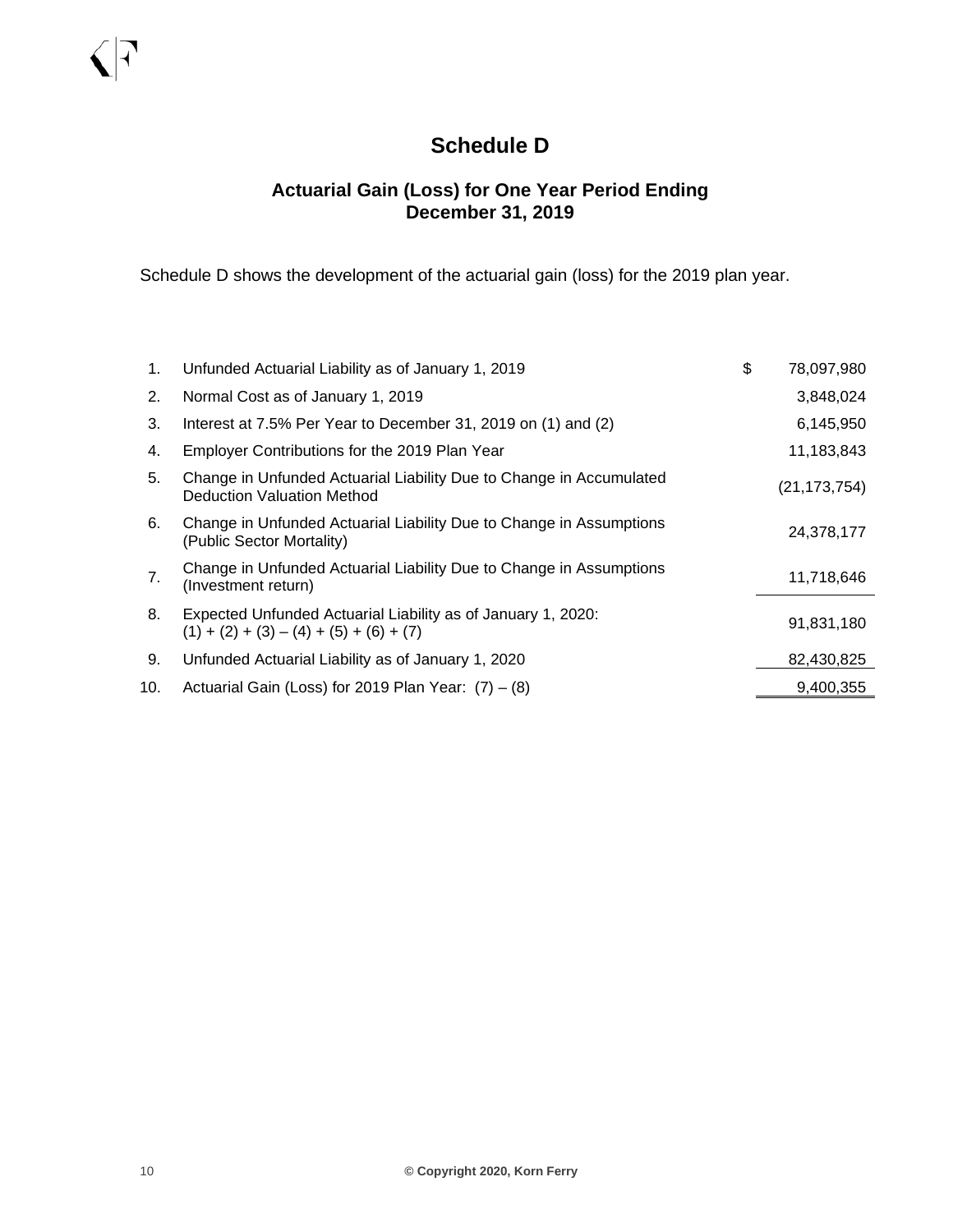## **Schedule E**

### **Amortization Schedule**

Schedule E provides a record of the amortization amounts. Actuarial gains (losses) will be amortized over 15 years from the date determined; increases or decreases created by pension plan establishing an unfunded actuarial accrued liability will be amortized over 25 years from the effective establishment date; increases or decreases created by a modification in the benefit plan applicable to active members will be amortized over 15 years beginning with the January 1<sup>st</sup> coinciding with or next following the effective date of change; increases or decreases created by a modification in the benefit plan applicable to retired members will be amortized over 10 years beginning with the January  $1<sup>st</sup>$  coinciding with or next following the effective date of change; increases in actuarial accrued liability attributable to the special early retirement provision will be amortized over 5 years beginning with the January  $1<sup>st</sup>$  coinciding with or next following the end of the early retirement period; and increases or decreases created by changes in actuarial assumptions will be amortized over 15 years from the effective date of change; resetting the unfunded actuarial liability (UAL) due to outstanding balance becoming negative will be amortized over 15 years beginning with the January 1<sup>st</sup> coinciding with or next following when the outstanding balance becomes negative. When resetting, any previous charges or credits will be considered paid off and eliminated.

#### As of January 1, 2020 Initial <u>Amount</u> Effective <u>Date</u> Remaining <u>Period</u> Outstanding <u>Balance</u>

Amortization

#### **Amortization Record for 2020**

|     |                                | Initial<br>Amount | Effective<br>Date | Remaining<br>Period | Outstanding<br><b>Balance</b> | Charge or<br>(Credit) |
|-----|--------------------------------|-------------------|-------------------|---------------------|-------------------------------|-----------------------|
|     | Amortization of Liability for: |                   |                   |                     |                               |                       |
| (a) | <b>Initial UAAL</b>            | \$79,404,679      | 1/1/2010          | 20 Years            | \$68,540,549                  | \$6,595,989           |
| (b) | Experience gain                | (890,081)         | 1/1/2011          | 6 Years             | (473, 301)                    | (100, 064)            |
| (c) | Experience loss                | 6,182,598         | 1/1/2012          | 7 Years             | 3,709,795                     | 694,376               |
| (d) | Experience gain                | (15, 843, 421)    | 1/1/2013          | 8 Years             | (10, 513, 027)                | (1,777,688)           |
| (e) | Experience gain                | (17, 736, 315)    | 1/1/2014          | 9 Years             | (12, 817, 087)                | (1,988,223)           |
| (f) | Experience gain                | (14, 494, 990)    | 1/1/2015          | 10 Years            | (11, 271, 490)                | (1,623,402)           |
| (g) | Chg. In mort table             | 6,385,724         | 1/1/2016          | 11 Years            | 5,292,131                     | 714,556               |
| (h) | Experience loss                | 12.374.723        | 1/1/2016          | 11 Years            | 10,255,480                    | 1,384,719             |
| (i) | Experience loss                | 12,758,023        | 1/1/2017          | 12 Years            | 11,179,963                    | 1,426,392             |
| (j) | COLA                           | 2,187,231         | 1/1/2018          | 8 Years             | 1,866,422                     | 315,600               |
| (k) | Experience gain                | (6,351,163)       | 1/1/2018          | 13 Years            | (5,846,588)                   | (709, 495)            |
| (1) | <b>Experience loss</b>         | 17,661,474        | 1/1/2019          | 14 Years            | 16,985,264                    | 1,971,398             |
| (m) | Experience gain                | (9,400,355)       | 1/1/2020          | 15 Years            | (9,400,355)                   | (1,048,465)           |
| (n) | Acc Ded mthd chg               | (21, 173, 754)    | 1/1/2020          | 15 Years            | (21, 173, 754)                | (2,361,607)           |
| (o) | Mort tbl chg                   | 24,378,177        | 1/1/2020          | 15 Years            | 24,378,177                    | 2,719,011             |
| (p) | Interest assmp chg             | 11,718,646        | 1/1/2020          | 15 Years            | 11,718,646                    | 1,307,035             |
| (q) | Total                          |                   |                   |                     | 82,430,825                    | 7,520,132             |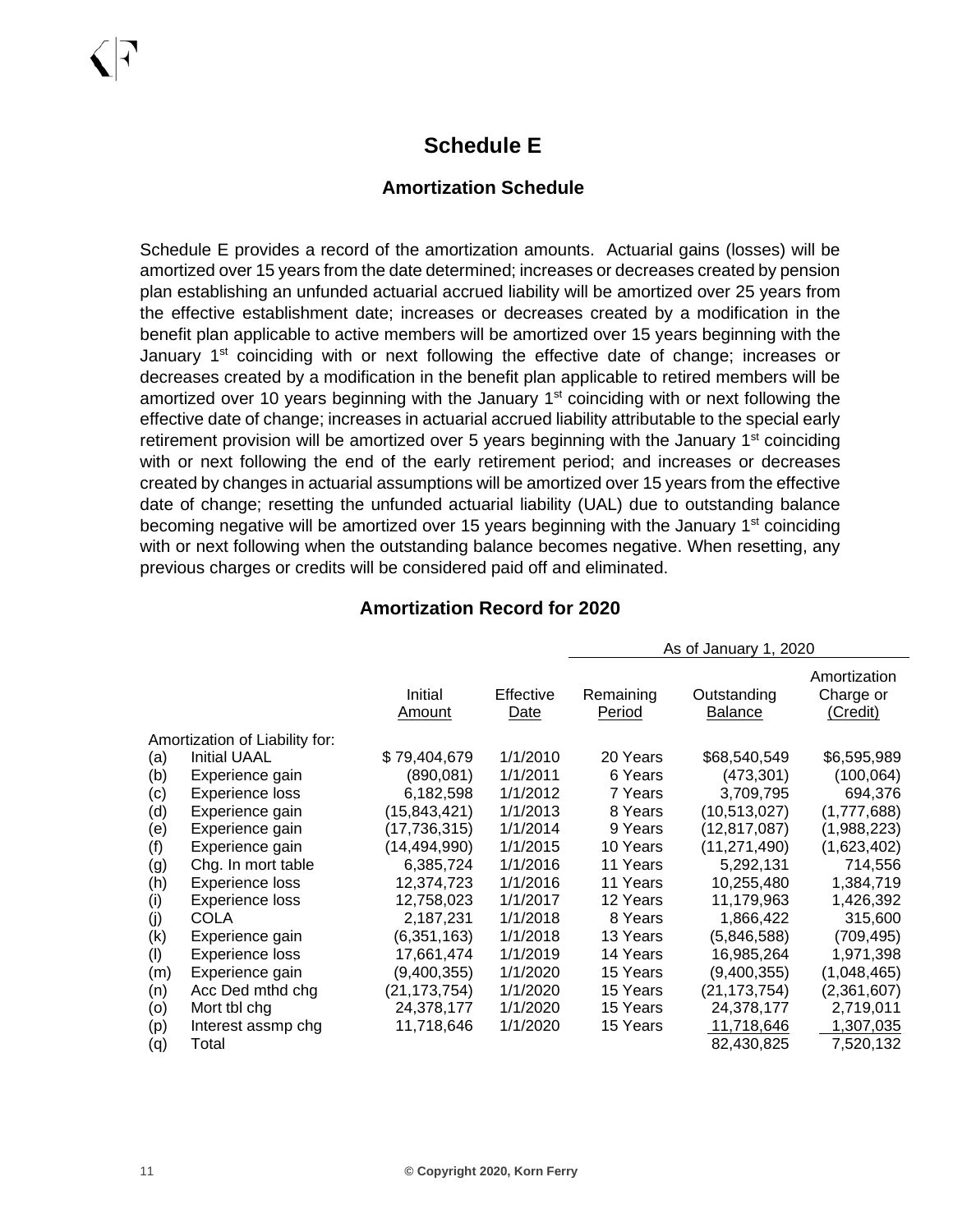## **Schedule F**

Schedule F determines the certified actuarially determined contribution of \$10,112,879 for 2020 for the Chester County Employees' Retirement System.

| $1_{\cdot}$ | Total Amortization Charge/(Credit) (page 11 (q))                                                                              | \$7,520,132  |
|-------------|-------------------------------------------------------------------------------------------------------------------------------|--------------|
| 2.          | Normal Cost with interest to end of year (page 9 II 1(f))                                                                     | \$9,576,565  |
| 3.          | <b>Expected Member Contributions with Interest</b>                                                                            | \$6,983,818  |
| 4.          | Total Funding Requirement for 2020 (actuarially determined contribution for<br>2020): $(1) + (2) - (3)$ , but not less than 0 | \$10,112,879 |

#### **Notes:**

The actuarially determined contribution for 2020 as a percentage of the estimated 2020 compensation (\$123,646,608) for active members is 8.18%.

The equivalent normal cost accrual rate to be applied to actual 2019 salaries to determine reimbursable expenses is 8.47%.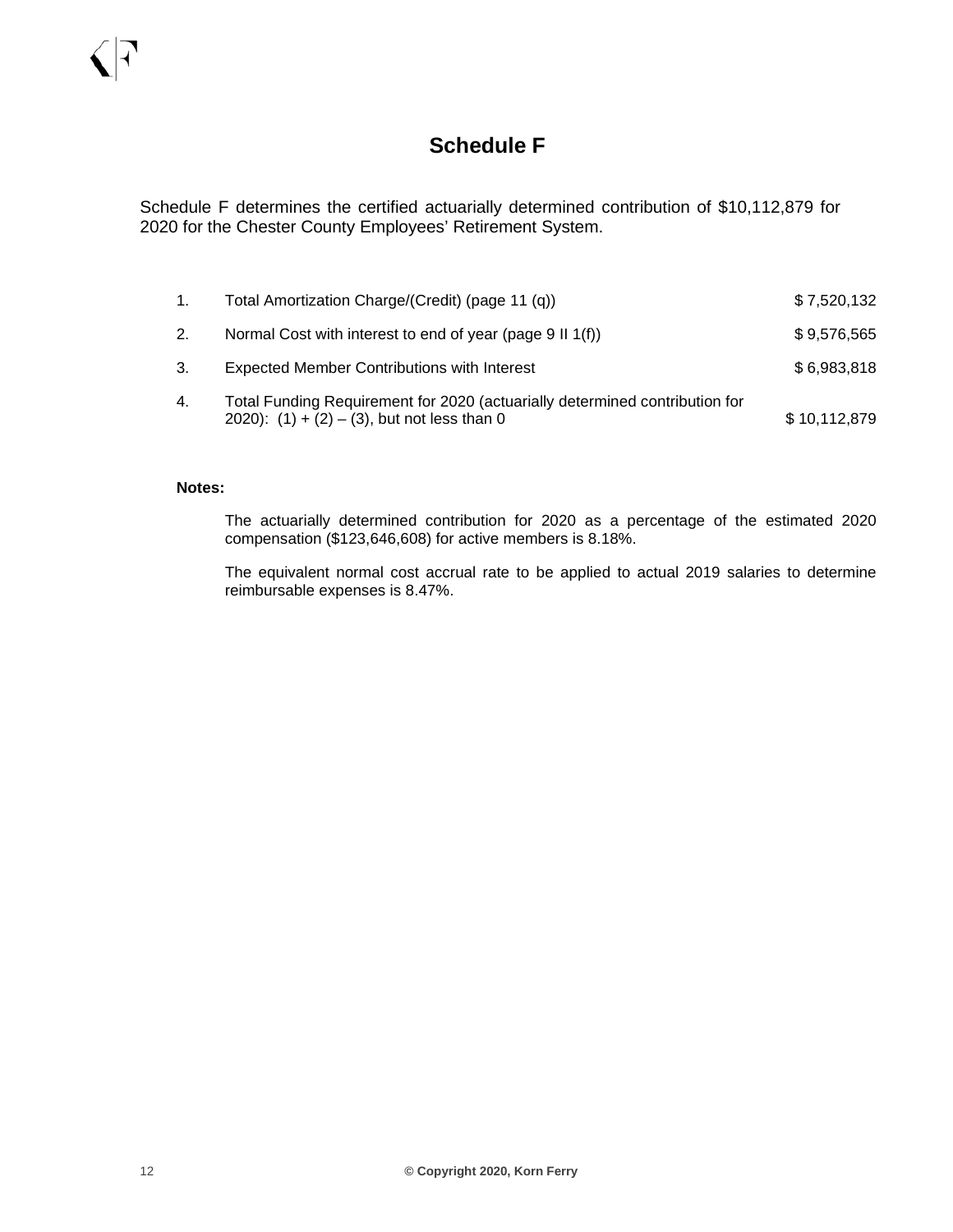## **Schedule G**

The following are notes to Schedules B and I:

*Members' Annuity Reserve Account:* The balance of \$117,269,007.89 in this account is the total of the contributions deducted from the salaries of the active and terminated vested members of the retirement system and the IRC 414(h)(2) pickup contributions together with the interest additions as of January 1, 2020. Since these accumulations represent the present value as of January 1, 2020, of future benefits, the reserve balance and liability are identical.

*County Annuity Reserve Account:* The balance of \$52,676,631.32 in this account as of January 1, 2020 and the amounts expected to be credited in the future, plus investment earnings, represent the reserves set aside for the payment of the county's share of the retirement allowances.

This is the account out of which regular interest is credited to the member's annuity and retired members' reserve account, administrative expenses may be paid and the pension obligations of the County are funded.

When a County Annuity is scheduled to commence for a particular member, sufficient monies are transferred from the County Annuity Reserve Account to the Retired Members' Reserve Account to provide for such County Annuities actually entered upon.

*Retired Members' Reserve Account:*This is the account out of which monthly retirement allowances including cost-of-living increases and death benefits are paid.

The assets allocated to this reserve account as of January 1, 2020 amount to \$228,067,327.00. The corresponding liability for those annuitants on the roll is identical.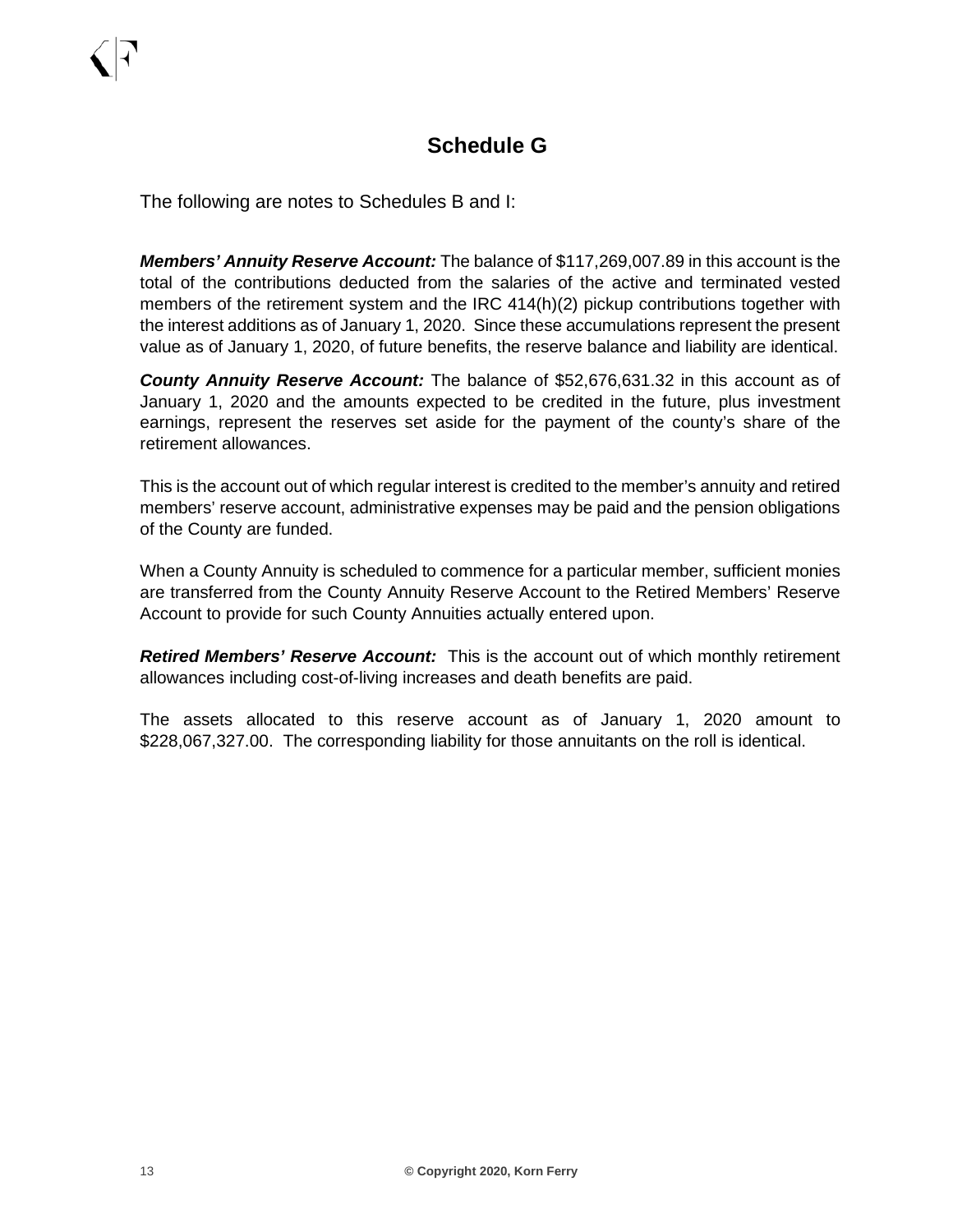*Actuarial Value of Assets:* In order to reduce the fluctuations in the County normal cost which can result from full recognition of the unrealized appreciation or depreciation of the Fund's securities each year, the value of assets used to determine costs was determined by adjusting the cost value of the assets by the average ratio of market to cost value for the past five years:

| January 1 | (1)<br><b>Cost Value</b><br>of Assets | (2)<br><b>Market Value</b><br>of Assets | Ratio<br>(2) / (1) |
|-----------|---------------------------------------|-----------------------------------------|--------------------|
| 2016      | \$<br>347,611,436                     | \$<br>363,600,790                       | 1.0460             |
| 2017      | \$<br>350,356,927                     | \$<br>385,880,382                       | 1.1014             |
| 2018      | \$<br>368,012,427                     | \$<br>438,245,200                       | 1.1908             |
| 2019      | \$<br>376,422,075                     | \$<br>404,640,277                       | 1.0750             |
| 2020      | \$<br>398,012,966                     | \$<br>476,916,371                       | 1.1982             |
| Average   |                                       |                                         | 1.1223             |

#### **RATIO OF MARKET VALUE TO COST VALUE OF ASSETS**

#### **ACTUARIAL VALUE OF ASSETS JANUARY 1, 2020**

| (1) Cost Value of Assets      |     | 398,012,966.21 |
|-------------------------------|-----|----------------|
| (2) Average Ratio             |     | 1.1223         |
| (3) Actuarial Value of Assets | \$. | 446,689,951.98 |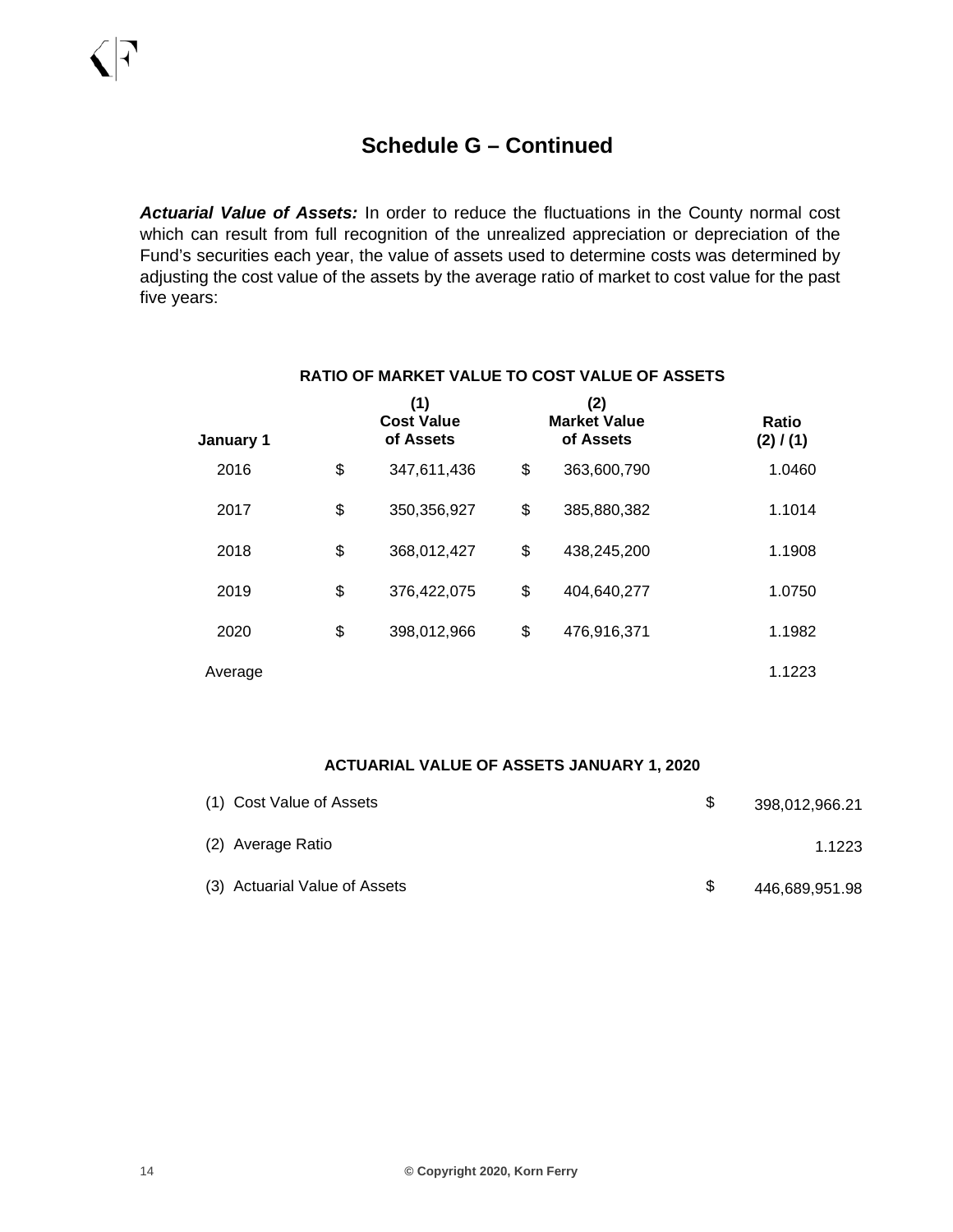#### **APPROXIMATE RATE OF RETURN FOR 2019 PLAN YEAR**

|             |                                                      | <b>Actuarial Value</b> | Market Value         |
|-------------|------------------------------------------------------|------------------------|----------------------|
| $1_{\cdot}$ | Value as of December 31, 2018                        | \$<br>417,640,292.25   | \$<br>404,640,276.81 |
| 2.          | <b>Contributions Received During Year</b>            | \$<br>19,313,196.87    | \$<br>19,313,196.87  |
| 3.          | Benefits and Expenses Paid During Year               | \$<br>27,931,792.62    | \$<br>27,931,792.62  |
| 4.          | Value as of December 31, 2019                        | \$<br>446,689,951.98   | \$<br>476,916,370.99 |
| 5.          | Non-Investment Increment: (2) - (3)                  | \$<br>(8,618,595.75)   | \$<br>(8,618,595.75) |
| 6.          | Investment Increment: $(4) - (1) - (5)$              | \$<br>37,668,255.48    | \$<br>80,894,689.93  |
| 7.          | Time Weighted Value of Assets: $(1) + .5 \times (5)$ | \$<br>413,330,994.37   | \$<br>400,330,978.94 |
| 8.          | Approximate Rate of Return for 2019:<br>(6) / (7)    | 9.11%                  | 20.21%               |

## **HISTORY OF RATE OF RETURNS**

| <b>Plan Year</b>                 | <b>Actuarial Value</b><br><b>Rate of Return</b> | <b>Market Value</b><br><b>Rate of Return</b> |
|----------------------------------|-------------------------------------------------|----------------------------------------------|
| 2019                             | 9.11%                                           | 20.21%                                       |
| 2018                             | 2.51%                                           | (5.57%)                                      |
| 2017                             | 9.00%                                           | 15.61%                                       |
| 2016                             | 2.75%                                           | 8.08%                                        |
| 2015                             | 4.17%                                           | $(1.56\%)$                                   |
| 2014                             | 11.73%                                          | 6.09%                                        |
| 2013                             | 14.25%                                          | 19.00%                                       |
| 2012                             | 10.40%                                          | 11.34%                                       |
| 2011                             | 5.08%                                           | (0.15%)                                      |
| 2010                             | 6.16%                                           | 11.87%                                       |
| Five Year Average (2015 - 2019): | 5.47%                                           | 6.90%                                        |
| Ten Year Average (2010 - 2019):  | 7.45%                                           | 8.17%                                        |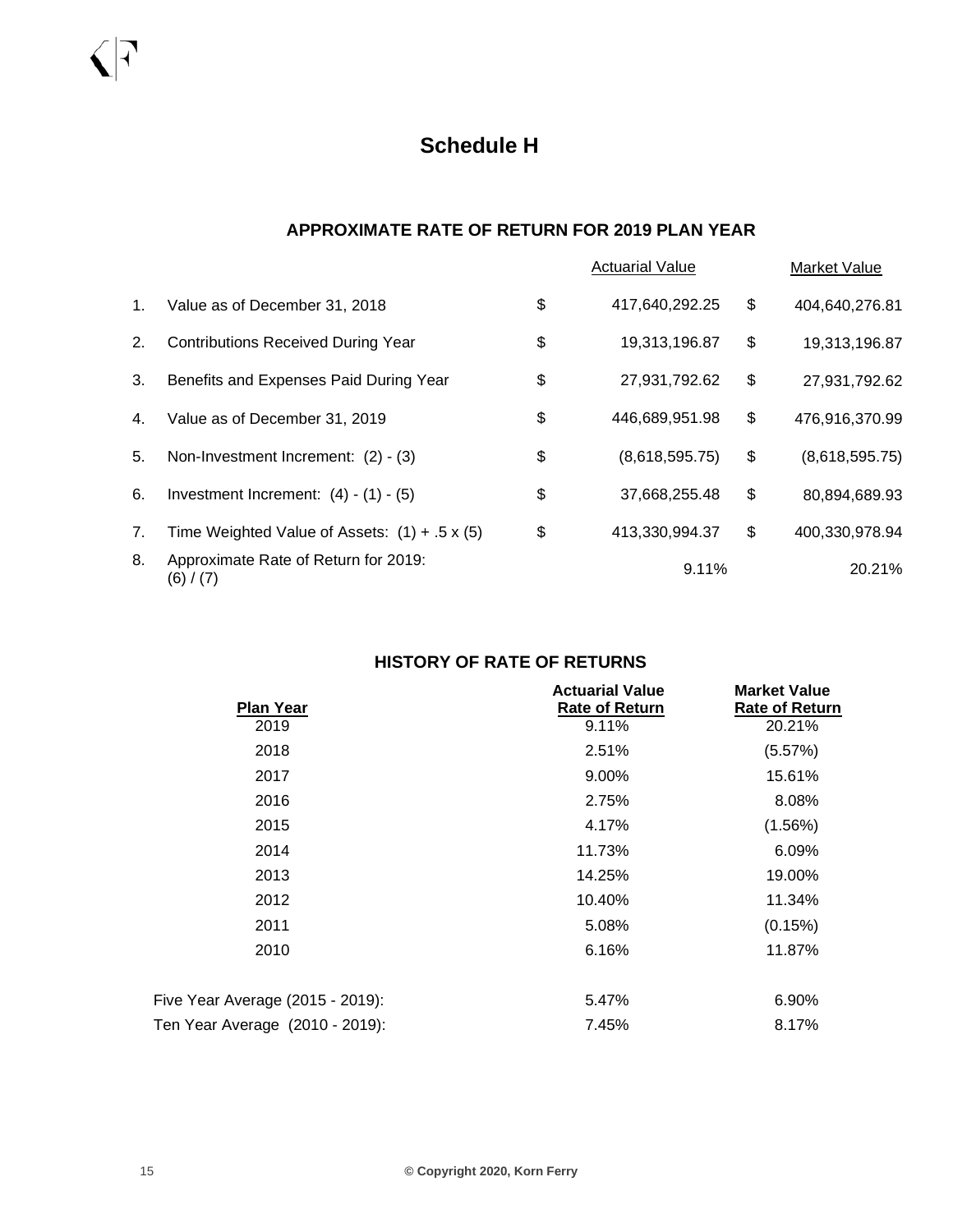## **Schedule I**

## **Determination of Reserve Balances**

|                                                      | M.A.R.A.             | <b>C.A.R.A.</b>     | R.M.R.A.             | <b>TOTAL</b>         |
|------------------------------------------------------|----------------------|---------------------|----------------------|----------------------|
| Balance 1/1/2019                                     | \$<br>114,786,350.37 | \$<br>63,081,915.66 | \$<br>198,553,809.00 | \$<br>376,422,075.03 |
| <b>County Appropriations</b>                         |                      | 11,181,923.52       |                      | 11,183,843.00        |
| <b>Member Contributions</b>                          | 7,867,116.03         |                     |                      | 7,867,116.03         |
| <b>Member Purchases</b>                              |                      | 8,090.83            |                      | 8,090.83             |
| Net Investment Income                                |                      | 30,209,486.93       |                      | 30,209,486.93        |
| <b>Investment Expenses</b>                           |                      | (1,033,531.40)      |                      | (1,033,531.40)       |
| <b>Member Contributions</b><br>Refunded              | (1,430,483.56)       |                     |                      | (1,430,483.56)       |
| <b>Pension Payments</b>                              |                      |                     | (23,745,022.61)      | (23,745,022.61)      |
| <b>Death Benefits</b>                                |                      |                     | (1,559,350.53)       | (1,559,350.53)       |
| <b>Retiree and Death Benefit</b><br><b>Transfers</b> | (8,492,948.43)       | (15,764,231.44)     | 24,257,179.87        | 0.00                 |
| Miscellaneous                                        |                      | (24, 488.02)        |                      | (24, 488.02)         |
| <b>Administrative Expenses</b>                       |                      | (138, 916.50)       |                      | (138, 916.50)        |
| Miscellaneous                                        |                      | 254,147.01          |                      | 254,147.01           |
| Cty fund of Act. Mil. Duty                           | 1,919.48             |                     |                      | 1,919.48             |
| Reclass to interest posting                          | (14, 427.02)         | 14,427.02           |                      | 0.00                 |
| <b>Balance Before Interest</b>                       | 112,717,526.87       | 87,788,823.61       | 197,506,615.73       | 398,012,966.21       |
| Interest Allocated in 2019                           | 4,551,481.02         | (12, 472, 689.51)   | 7,921,208.49         |                      |
| <b>Balance Before Actuarial</b><br>Adjustments       | 117,269,007.89       | 75,316,134.10       | 205,427,824.22       | 398,012,966.21       |
| <b>Actuarial Adjustments</b>                         |                      | (22, 639, 502.78)   | 22,639,502.78        |                      |
| <b>Ending Balance</b><br>12/31/2019                  | 117,269,007.89       | 52,676,631.32       | 228,067,327.00       | 398,012,966.21       |
| <b>Unrealized Appreciation</b>                       |                      |                     |                      | 78,903,404.78        |
| Total Assets (12/31/2019)<br>(Market Value)          |                      |                     |                      | 476,916,370.99       |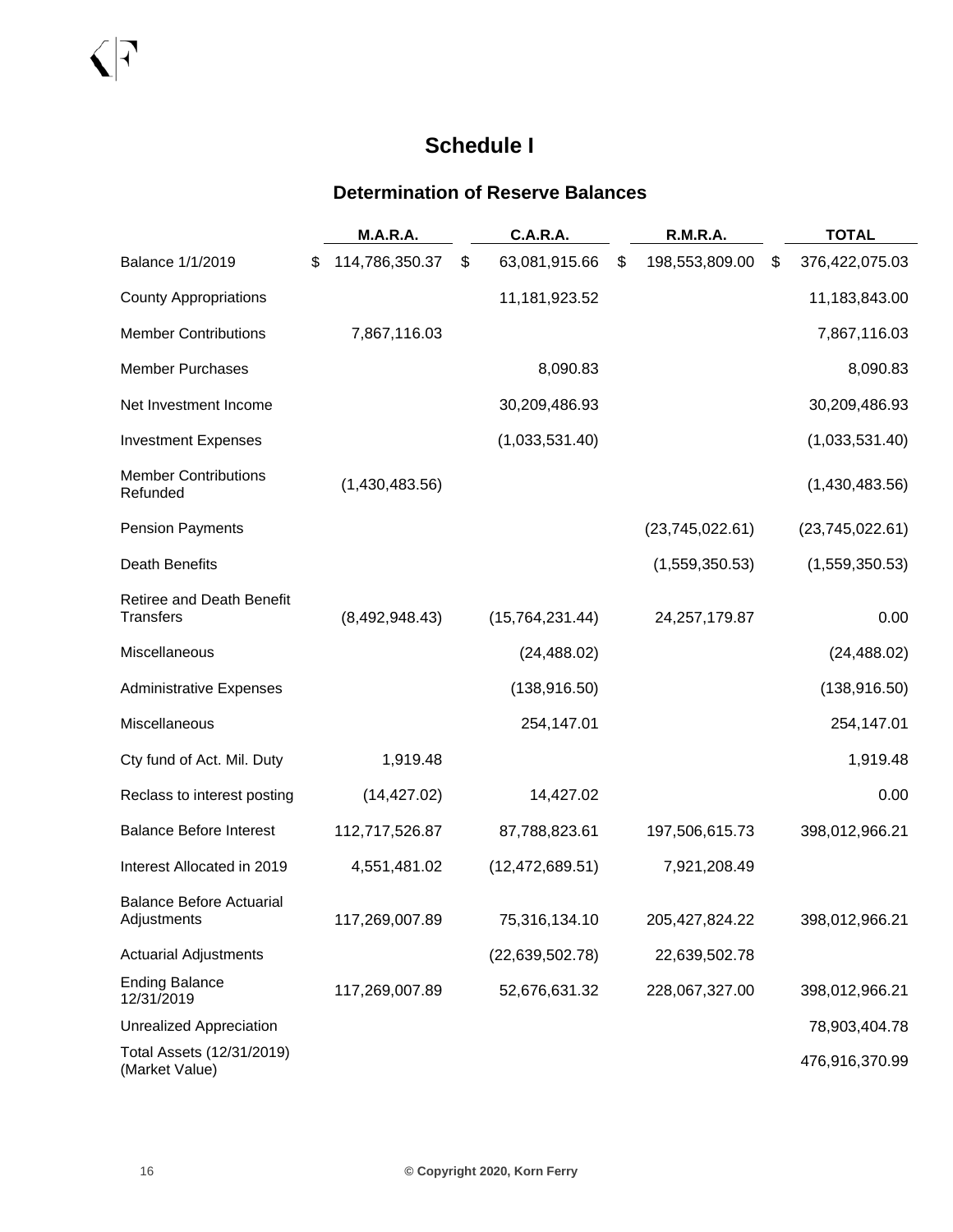## **Schedule J**

## **Membership History**

Below is a ten-year history of the Retirement System's membership.

|           |             | <b>ACTIVE MEMBERS AND VESTED</b><br><b>TERMINATED MEMBERS</b> |              | RETIRED MEMBERS AND BENEFICIARIES |        |              |  |  |
|-----------|-------------|---------------------------------------------------------------|--------------|-----------------------------------|--------|--------------|--|--|
| January 1 | <b>Male</b> | Female                                                        | <b>Total</b> | <b>Male</b>                       | Female | <b>Total</b> |  |  |
| 2020      | 988         | 1,591                                                         | 2,579        | 467                               | 942    | 1,409        |  |  |
| 2019      | 980         | 1,553                                                         | 2,533        | 456                               | 907    | 1,363        |  |  |
| 2018      | 984         | 1,584                                                         | 2,568        | 444                               | 869    | 1,313        |  |  |
| 2017      | 989         | 1,604                                                         | 2,593        | 437                               | 834    | 1,271        |  |  |
| 2016      | 972         | 1,599                                                         | 2,571        | 420                               | 813    | 1,233        |  |  |
| 2015      | 982         | 1,601                                                         | 2,583        | 408                               | 811    | 1,219        |  |  |
| 2014      | 1,005       | 1,614                                                         | 2,619        | 370                               | 774    | 1,144        |  |  |
| 2013      | 990         | 1,616                                                         | 2,606        | 366                               | 724    | 1,090        |  |  |
| 2012      | 997         | 1,646                                                         | 2,643        | 342                               | 680    | 1,022        |  |  |
| 2011      | 1,010       | 1,634                                                         | 2,644        | 316                               | 641    | 957          |  |  |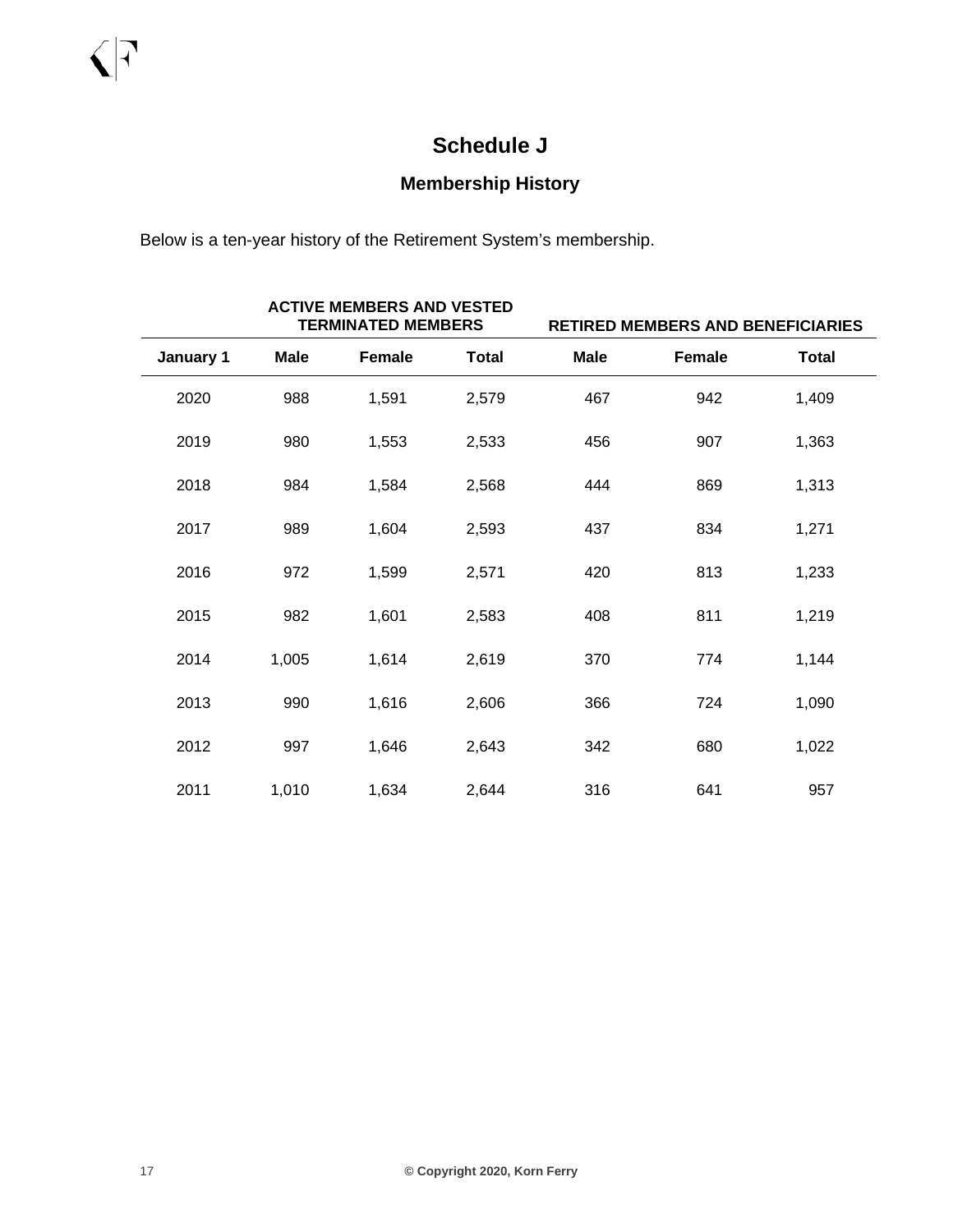## **Schedule K**

## **Changes in Plan Participation From January 1, 2019 to January 1, 2020**

| <b>ACTIVE PARTICIPANTS</b>                              |           |                |
|---------------------------------------------------------|-----------|----------------|
| Number as of January 1, 2019                            |           | 2,210          |
| Changes During Plan Year:                               |           |                |
| Retired                                                 | $(\cdot)$ | 67             |
| <b>Terminated and Vested</b>                            | $(\cdot)$ | 37             |
| Terminated                                              | $(\cdot)$ | 152            |
| Died                                                    | $(\cdot)$ | $\overline{7}$ |
| <b>New Participants</b>                                 | $(+)$     | 283            |
| Number as of January 1, 2020                            |           | 2,230          |
| <b>RETIRED PARTICIPANTS</b>                             |           |                |
| Number as of January 1, 2019                            |           | 1,363          |
| Changes During Plan Year:                               |           |                |
| <b>Returned to Active Service</b>                       | $(\cdot)$ | 0              |
| Died                                                    | $(\cdot)$ | 45             |
| New Retirements from Active Service                     | $^{(+)}$  | 67             |
| <b>New Surviving Annuitants</b>                         | $(+)$     | 8              |
| Vested Terminated Participants Whose Benefits Commenced | $(+)$     | 12<br>4        |
| Additions                                               | $(+)$     |                |
| Number as of January 1, 2020                            |           | 1,409          |
|                                                         |           |                |
| <b>TERMINATED VESTED PARTICIPANTS</b>                   |           |                |
| Number as of January 1, 2019                            |           | 323            |
| Changes During Plan Year:                               |           |                |
| <b>Returned to Active Service</b>                       | $(\cdot)$ | 1              |
| <b>Benefits Commenced</b>                               | $(\cdot)$ | 12             |
| Died                                                    | $(\cdot)$ | 0              |
| New Termination's with Vesting                          | $(+)$     | 37<br>2        |
| Additions                                               | $(+)$     |                |
| Number as of January 1, 2020                            |           | 349            |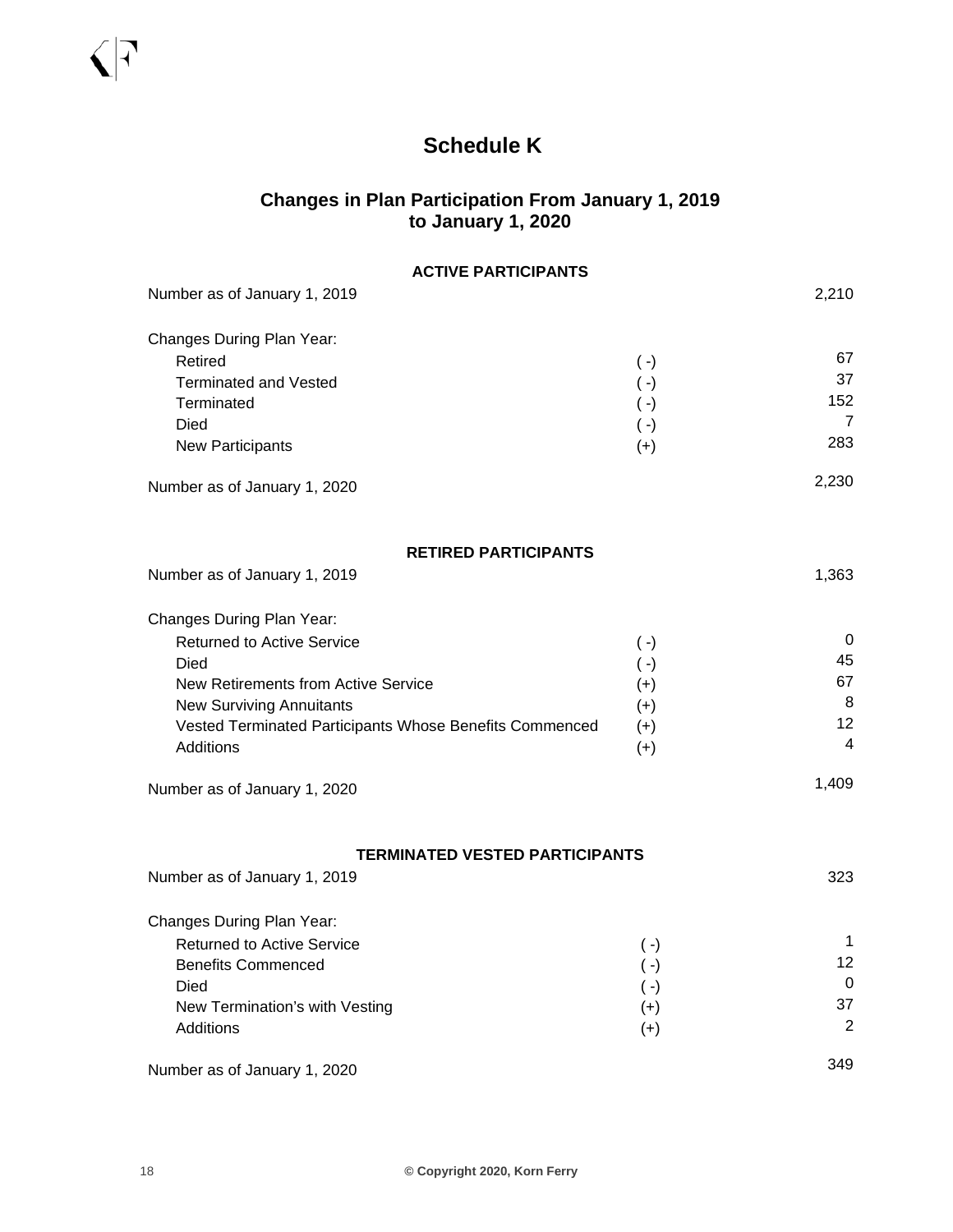## **Schedule L**

### **Age, Service and Average Salary Profile of the Active Members on January 1, 2020.**

#### **MALES -- FULL YEARS OF SERVICE TO JANUARY 1, 2020**

| <u>Age</u> | $0 - 4$     | $5 - 9$ | $10 - 14$        | $15 - 19$ | $20 - 24$   | $25 - 29$ | $30+$            | Total | Average<br><b>Salary</b> |
|------------|-------------|---------|------------------|-----------|-------------|-----------|------------------|-------|--------------------------|
| $0 - 19$   | $\mathbf 0$ | 0       | 0                | 0         | 0           | 0         | $\mathbf 0$      | 0     | \$<br>0                  |
| 20-24      | 22          | 0       | $\mathbf 0$      | 0         | $\mathbf 0$ | 0         | $\boldsymbol{0}$ | 22    | \$<br>40,763             |
| $25 - 29$  | 64          | 26      | 0                | 0         | $\mathbf 0$ | 0         | 0                | 90    | \$<br>47,563             |
| 30-34      | 53          | 40      | 16               | 0         | 0           | 0         | 0                | 109   | \$<br>51,558             |
| 35-39      | 34          | 26      | 42               | 4         | $\mathbf 0$ | 0         | $\mathbf 0$      | 106   | \$<br>57,815             |
| 40-44      | 25          | 19      | 14               | 20        | 11          | 0         | 0                | 89    | \$<br>61,077             |
| 45-49      | 16          | 16      | 11               | 20        | 33          | 10        | 1                | 107   | \$<br>63,463             |
| 50-54      | 18          | 18      | 18               | 14        | 19          | 18        | 16               | 121   | \$<br>70,889             |
| 55-59      | 10          | 8       | 9                | 12        | 13          | 9         | 28               | 89    | \$<br>74,078             |
| 60-64      | 7           | 5       | 12               | 14        | 6           | 4         | 25               | 73    | \$<br>73,208             |
| $65 +$     | 3           | 3       | 10               | 8         | 6           | 6         | 14               | 50    | \$<br>62,959             |
| Total      | 252         | 161     | 132              | 92        | 88          | 47        | 84               | 856   | \$<br>61,699             |
|            |             |         | Average Age:     |           |             | 44.94     |                  |       |                          |
|            |             |         | Average Service: |           |             | 12.94     |                  |       |                          |

#### **FEMALES -- FULL YEARS OF SERVICE TO JANUARY 1, 2020**

| <u>Age</u> | $0 - 4$ | $5 - 9$        | $10 - 14$        | $15 - 19$        | 20-24          | $25 - 29$    | $30+$ | <b>Total</b> | Average<br><b>Salary</b> |
|------------|---------|----------------|------------------|------------------|----------------|--------------|-------|--------------|--------------------------|
| $0 - 19$   | 3       | 0              | 0                | 0                | $\mathbf 0$    | 0            | 0     | 3            | \$<br>31,640             |
| 20-24      | 55      | $\overline{2}$ | $\mathbf 0$      | 0                | $\mathbf 0$    | 0            | 0     | 57           | \$<br>37,030             |
| 25-29      | 118     | 28             | $\mathbf 0$      | $\boldsymbol{0}$ | $\mathbf 0$    | 0            | 0     | 146          | \$<br>41,975             |
| 30-34      | 80      | 63             | 18               | $\overline{2}$   | $\mathbf 0$    | 0            | 0     | 163          | \$<br>45,547             |
| 35-39      | 42      | 38             | 29               | 13               | $\overline{2}$ | $\Omega$     | 0     | 124          | \$<br>48,026             |
| 40-44      | 33      | 34             | 26               | 24               | 27             | $\mathbf{1}$ | 0     | 145          | \$<br>51,124             |
| 45-49      | 23      | 26             | 21               | 19               | 30             | 19           | 3     | 141          | \$<br>55,995             |
| 50-54      | 34      | 33             | 16               | 16               | 18             | 17           | 30    | 164          | \$<br>59,222             |
| 55-59      | 23      | 21             | 26               | 31               | 26             | 14           | 35    | 176          | \$<br>57,492             |
| 60-64      | 14      | 18             | 23               | 18               | 21             | 21           | 35    | 150          | \$<br>56,429             |
| $65 +$     | 5       | 8              | 25               | 13               | 18             | 11           | 25    | 105          | \$<br>55,264             |
| Total      | 430     | 271            | 184              | 136              | 142            | 83           | 128   | 1,374        | \$<br>51,761             |
|            |         |                | Average Age:     |                  |                | 45.81        |       |              |                          |
|            |         |                | Average Service: |                  |                | 12.50        |       |              |                          |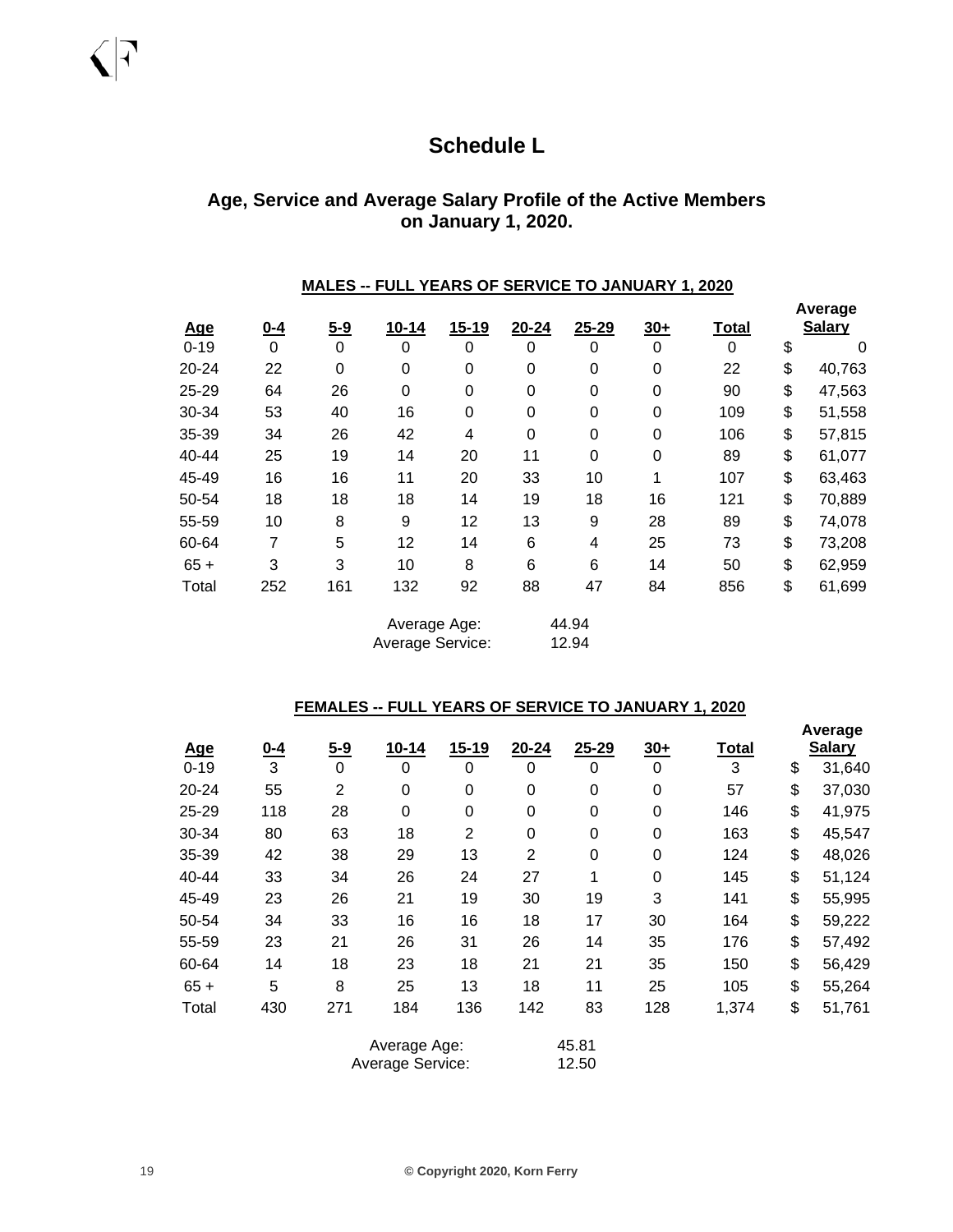## **Schedule M**

### **Actuarial Assumptions and Actuarial Cost Method for Funding Purposes, January 1, 2020.**

#### **Actuarial Assumptions**

*Mortality Rates:* SOA Pub-2010 for general employees with generational projection using Scale MP-2019.

**Withdrawal Rates:** Members not eligible to retire are assumed to terminate employment in accordance with a percentage of the withdrawal rates set forth in Table T-7 of the Actuary's Handbook. The applicable percentage depends on the member's years of service as follows:

| <b>YEARS OF SERVICE</b> | <b>PERCENTAGE</b> |
|-------------------------|-------------------|
| Less than 1             | 300%              |
| 1 but less than 2       | 275%              |
| 2 but less than 3       | 250%              |
| 3 but less than 4       | <b>225%</b>       |
| 4 but less than 5       | 200%              |

It is further assumed that a percentage of members who terminate after having met the Plan's five year vesting requirement will elect an immediate refund of their own contributions with interest thus forfeiting the County -- provided pension. The applicable percentage is 100% for termination ages up to age 30. After age 30 the applicable percentage is determined as 100% less (age - 30) x 3 1/3%. Illustrative percentages are as follows:

| <b>AGE</b> | <b>PERCENTAGE</b> |
|------------|-------------------|
| 30 or less | 100.0%            |
| 35         | 83.3%             |
| 40         | 66.7%             |
| 45         | 50.0%             |
| 50         | 33.3%             |
| 55         | 16.7%             |

Once member reaches retirement eligibility, a withdrawal rate of zero is assumed.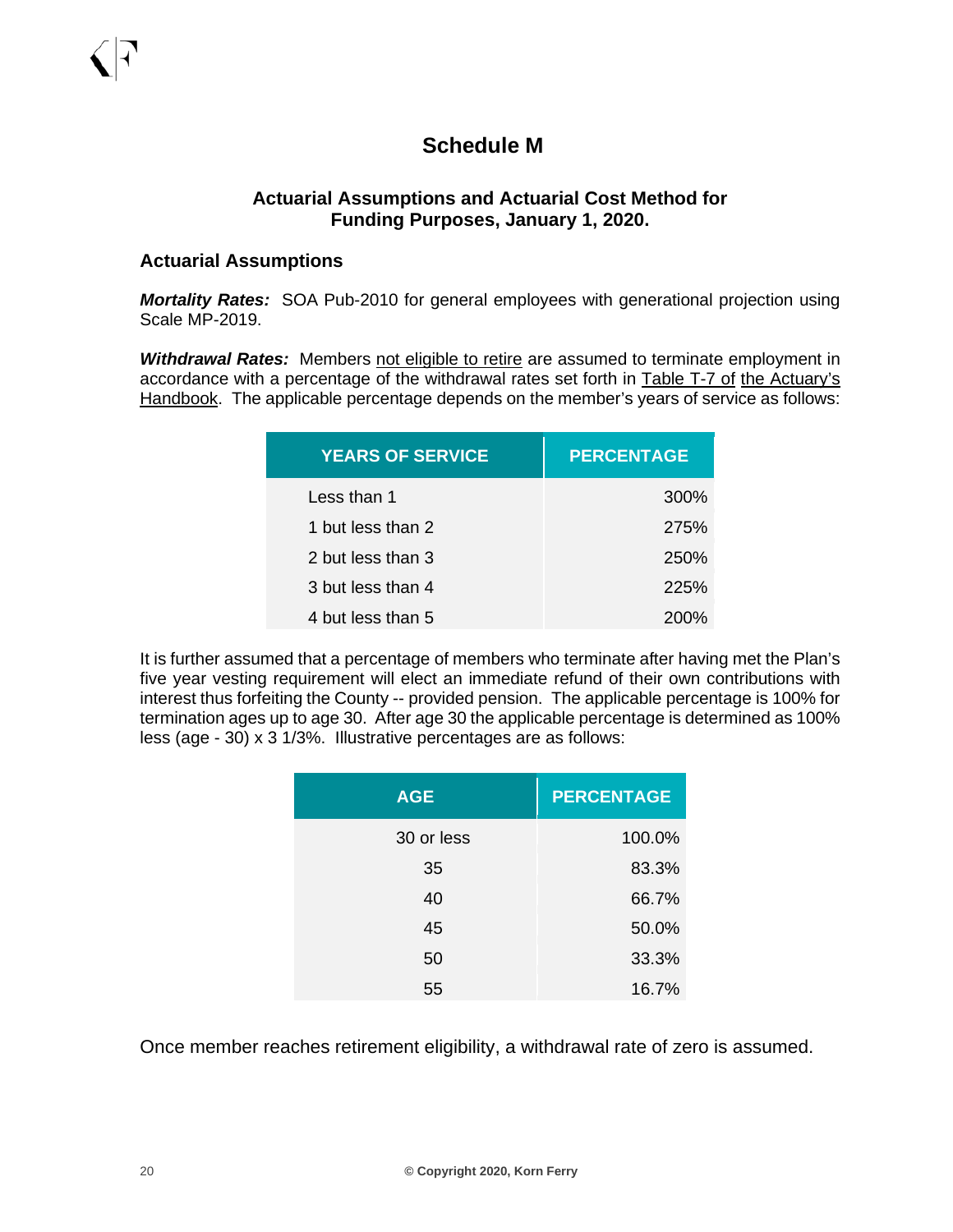The following tables set forth illustrative withdrawal rates as determined in accordance with the methodology described on the previous page.

#### **Probability of Withdrawing During the Year:**

#### **LESS THAN FIVE YEARS OF SERVICE**

#### **Years of Service**

| Age at<br>Hire | $\overline{\mathbf{0}}$ | <u>1</u> | $\overline{2}$ | $\overline{3}$ | $\overline{4}$ |
|----------------|-------------------------|----------|----------------|----------------|----------------|
| 20             | .2982                   | .2720    | .2460          | .2202          | .1947          |
| 30             | .2791                   | .2532    | .2275          | .2021          | .1770          |
| 40             | .2326                   | .2067    | .1814          | .1570          | .1335          |
| 50             | .1267                   | .1013    | .0781          | .0577          | .0407          |
| 59             | .0086                   | ۰        | $\blacksquare$ | -              |                |

#### **FIVE OR MORE YEARS OF SERVICE**

| Age at Beginning of Year | <b>Probability of Withdrawing</b><br>and Forfeiting County Pension | <b>Probability of Withdrawing</b><br>and Retaining County<br><b>Pension</b> |  |  |
|--------------------------|--------------------------------------------------------------------|-----------------------------------------------------------------------------|--|--|
| 30                       | .0930                                                              | .0000                                                                       |  |  |
| 40                       | .0517                                                              | .0258                                                                       |  |  |
| 50                       | .0141                                                              | .0281                                                                       |  |  |
| 59                       | .0001                                                              | .0028                                                                       |  |  |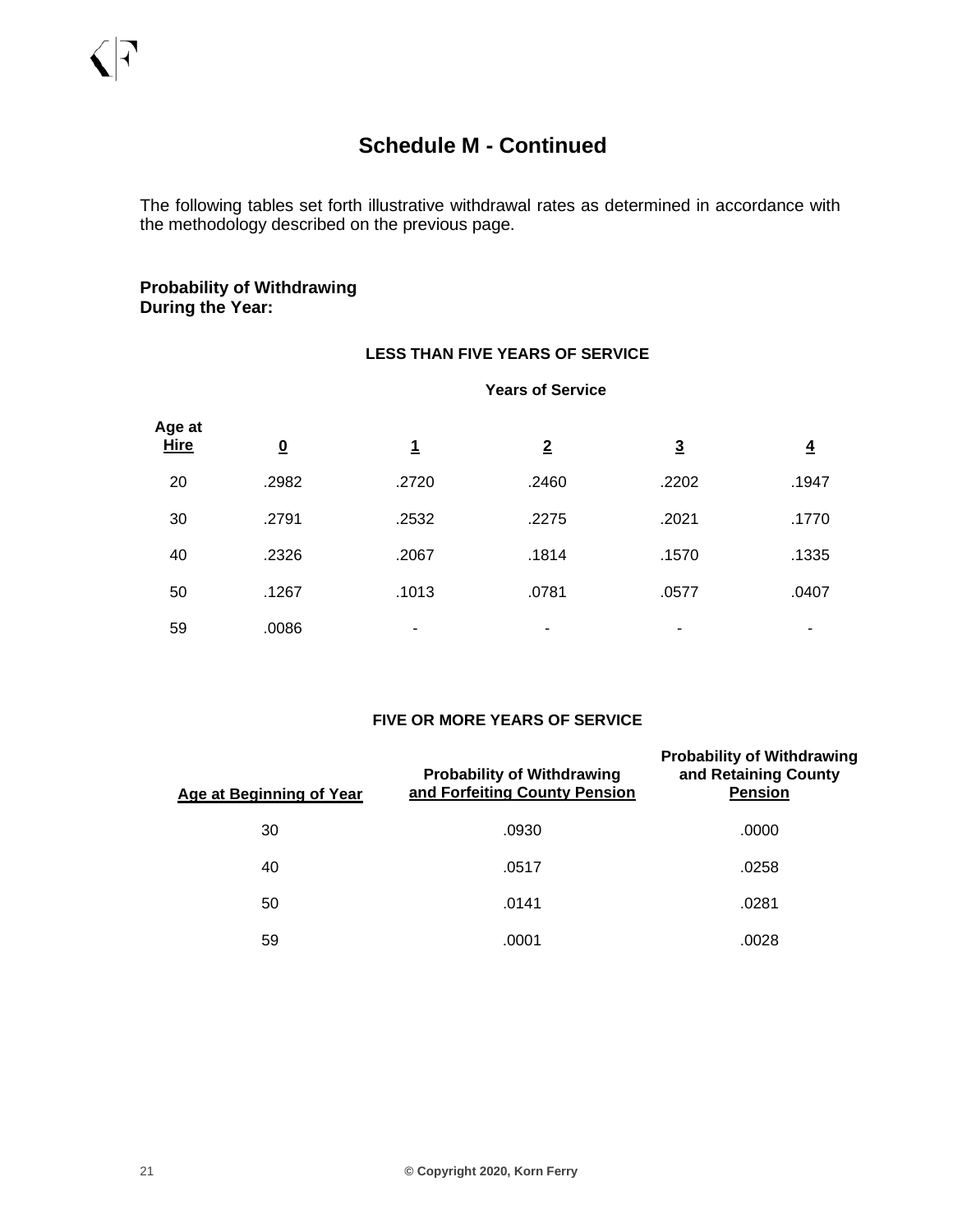**Retirement Rates:** Members eligible to retire are assumed to retire in accordance with the following rates:

| AGE AT BEGINNING OF YEAR | <b>PROBABILITY OF RETIRING DURING YEAR</b> |
|--------------------------|--------------------------------------------|
| 55-59                    | .07                                        |
| 60-61                    | .08                                        |
| 62-64                    | .15                                        |
| 65                       | .34                                        |
| 66-70                    | .23                                        |
| 71-79                    | .21                                        |
| 80                       | 1.00                                       |

**Disability Rates:** Disability rates are not used.

**Investment Return:** 7.25% per annum, compounded annually.

**Salary Increases:** 3.5% per annum.

**Valuation Assets:** The assets at cost value adusted by the past five-year average of the market to cost ratio of assets.

**Administrative Expenses:** Assumed to be paid from the County's general fund and not from plan assets. However, administrative expenses may from year to year be paid from the fund unless it is determined by the actuary that such payment will impair the actuarial soundness of the fund.

**Actuarial Cost Method:** The actuarial cost method used to determine the plan's funding requirements is the entry age normal method. Under this method, an actuarial accrued liability is determined as the actuarial present value of projected benefits for all participants minus the actuarial present value of future normal costs. The normal cost is determined as the annual amount required to fund between entry age and assumed exit age the actuarial present value of projected benefits for each active participant under the assumed retirement age.

**Changes Since Prior Valuation:** The accumulated deduction valuation method was changed. The investment return assumption was changed from 7.5% to 7.25%. The Pub-2010 for General mortality table was adopted. There were no other charges.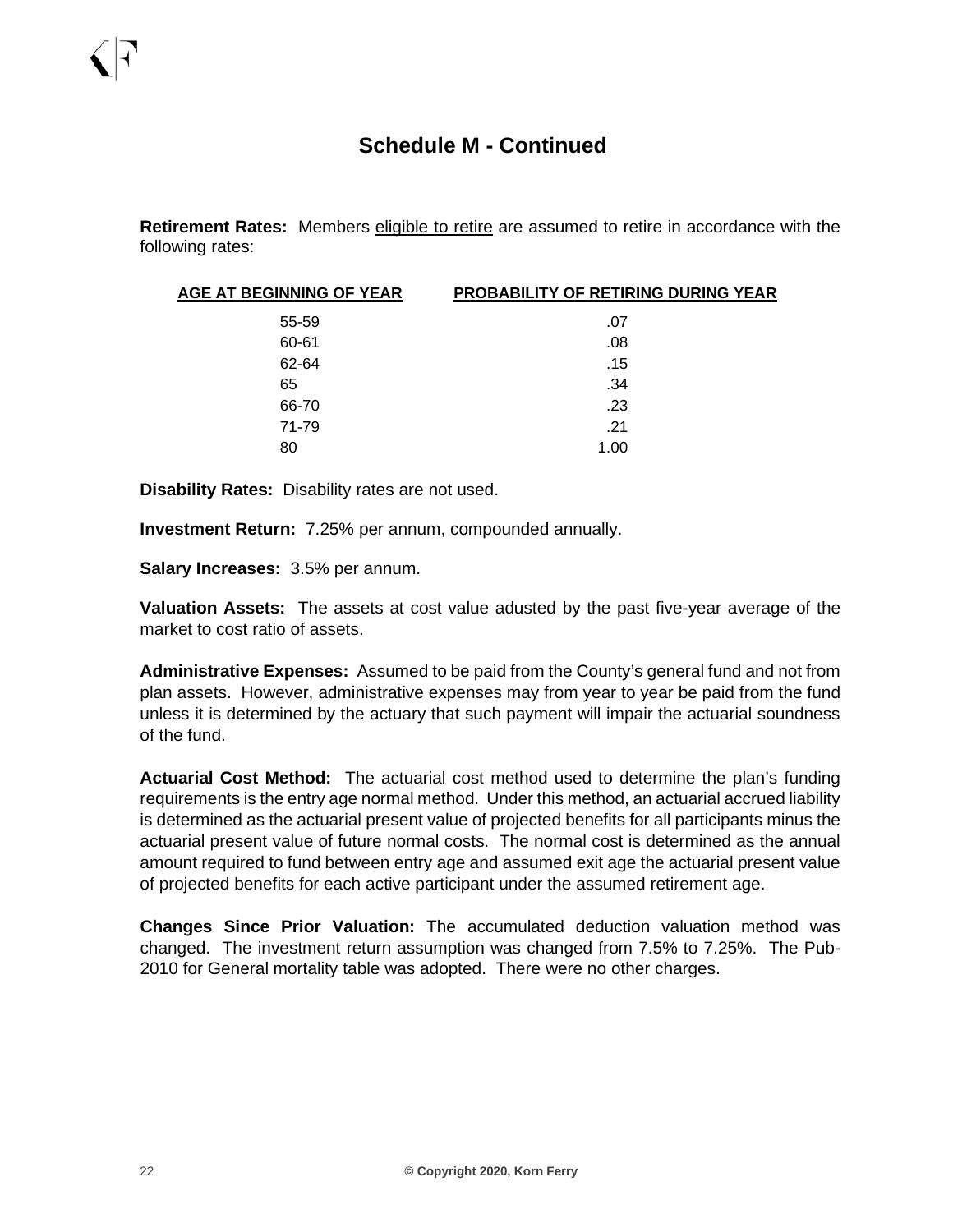## **Schedule N**

## **Summary of Plan Provisions**

- **1. Effective Date** The effective date of this plan is January 1, 1943.
- **2. Eligibility for Plan Membership** An employee shall be eligible to become a participant immediately upon becoming an employee.
- **3. Accrued Benefit** The Retirement Board has authorized benefits equal to a percentage of the members Final Average Salary for each year of service the member has participated in the following Classes:

| <b>Class</b>                                                     | <b>Percentage</b> | <b>Effective</b> |  |  |  |  |  |
|------------------------------------------------------------------|-------------------|------------------|--|--|--|--|--|
| 1/120                                                            | 0.833%            | 01/01/1943       |  |  |  |  |  |
| 1/80                                                             | 1.250%            | 01/01/1972       |  |  |  |  |  |
| 1/70                                                             | 1.429%            | 01/01/2001       |  |  |  |  |  |
| 1/100                                                            | 1.000%            | 01/01/2011*      |  |  |  |  |  |
| *Effective for new county employees hired on or after this date. |                   |                  |  |  |  |  |  |

#### **4. Normal Retirement (Superannuation)**

*Eligibility*: Retirement occurs at age 60 or at age 55 if the participant has completed 20 years of service.

**Pension:** A monthly pension equal to (a) and (b), as follows:

(a) 0.833% of 1/12th of Final Average Salary multiplied by years of credited service on the 1/120 Class, 1.250% of 1/12th of Final Average Salary multiplied by years of credited service on the 1/80 Class, 1.429% of 1/12th of Final Average Salary multiplied by years of credited service on the 1/70 Class, 1.000% of 1/12<sup>th</sup> of Final Average Salary multiplied by years of credited service on the 1/100 Class,

#### PLUS

(b) a monthly annuity based on the actuarial equivalent of the member's accumulated contributions with credited interest.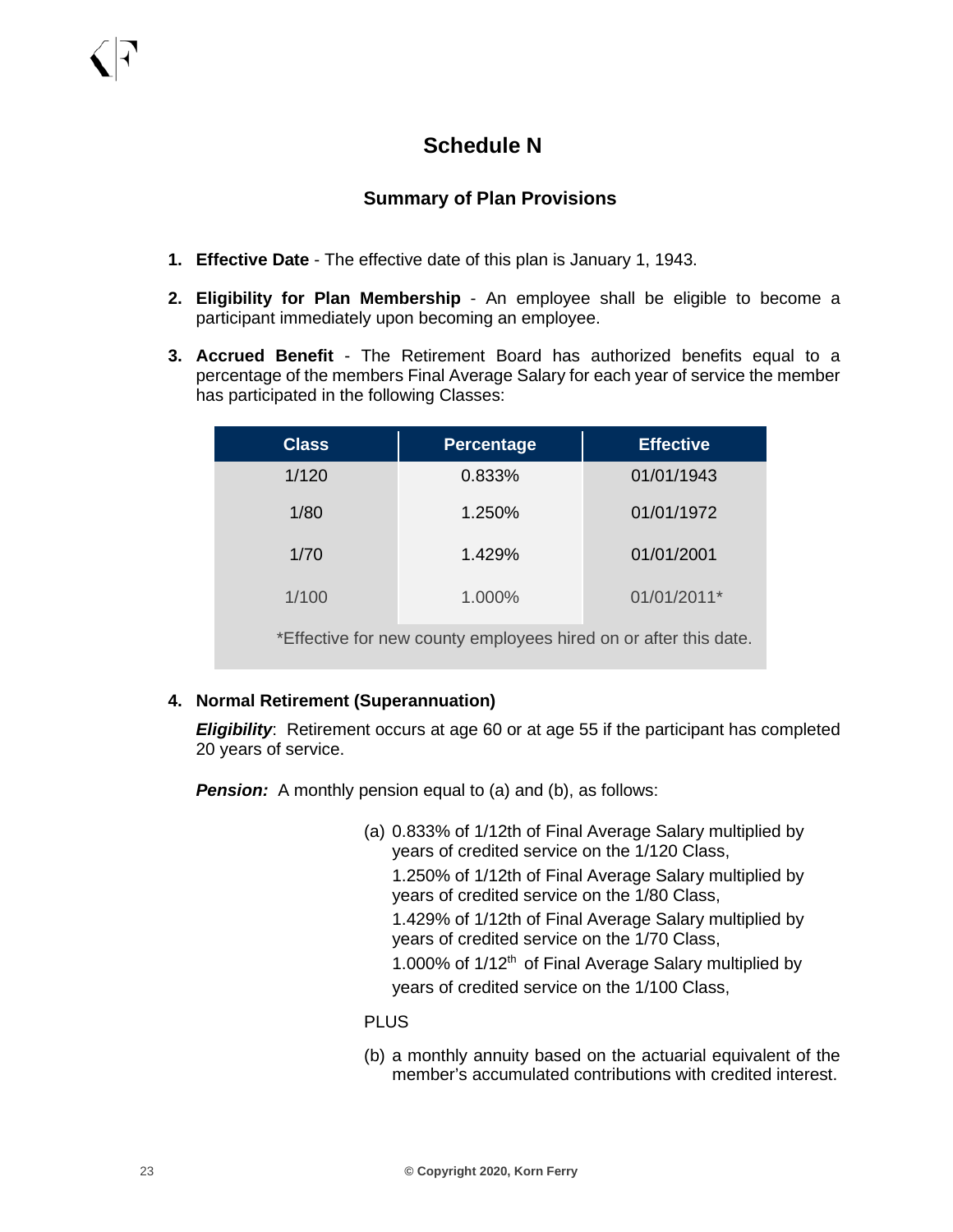- **5. Final Average Salary**  The average of the member's annual compensation received for the three years which produce the highest such average.
- **6. Compensation** Pick-up contributions plus remuneration received as a county employee excluding refunds for expenses, contingency and accountable expense allowances and excluding severance payments or payments for unused vacation or sick leave.
- **7. Early Retirement**

#### *Eligibility:*

*Voluntary*: Upon completion of 20 years of service.

*Involuntary:* Upon completion of 8 years of service.

**Pension:** (a) a monthly pension equal to the actuarial equivalent of the benefits calculated in 4(a),

#### PLUS

(b) a monthly annuity based on the actuarial equivalent of the member's accumulated contributions with credited interest.

**8. Vesting** - One Hundred Percent (100%) upon completion of five years of credited service. A member who terminates employment after five years of credited service will receive a deferred annuity commencing at age 60 (or at age 55 if the member has at least 20 years of service at termination). The deferred benefit shall be calculated using the normal retirement pension formula but based on credited service, final average salary and accumulated contributions at termination.

If a member terminates employment prior to entitlement to Plan benefits, he will receive his accumulated contributions with interest.

**9. Postponed Retirement** - A member may work past normal retirement age and continue to accrue pension credits.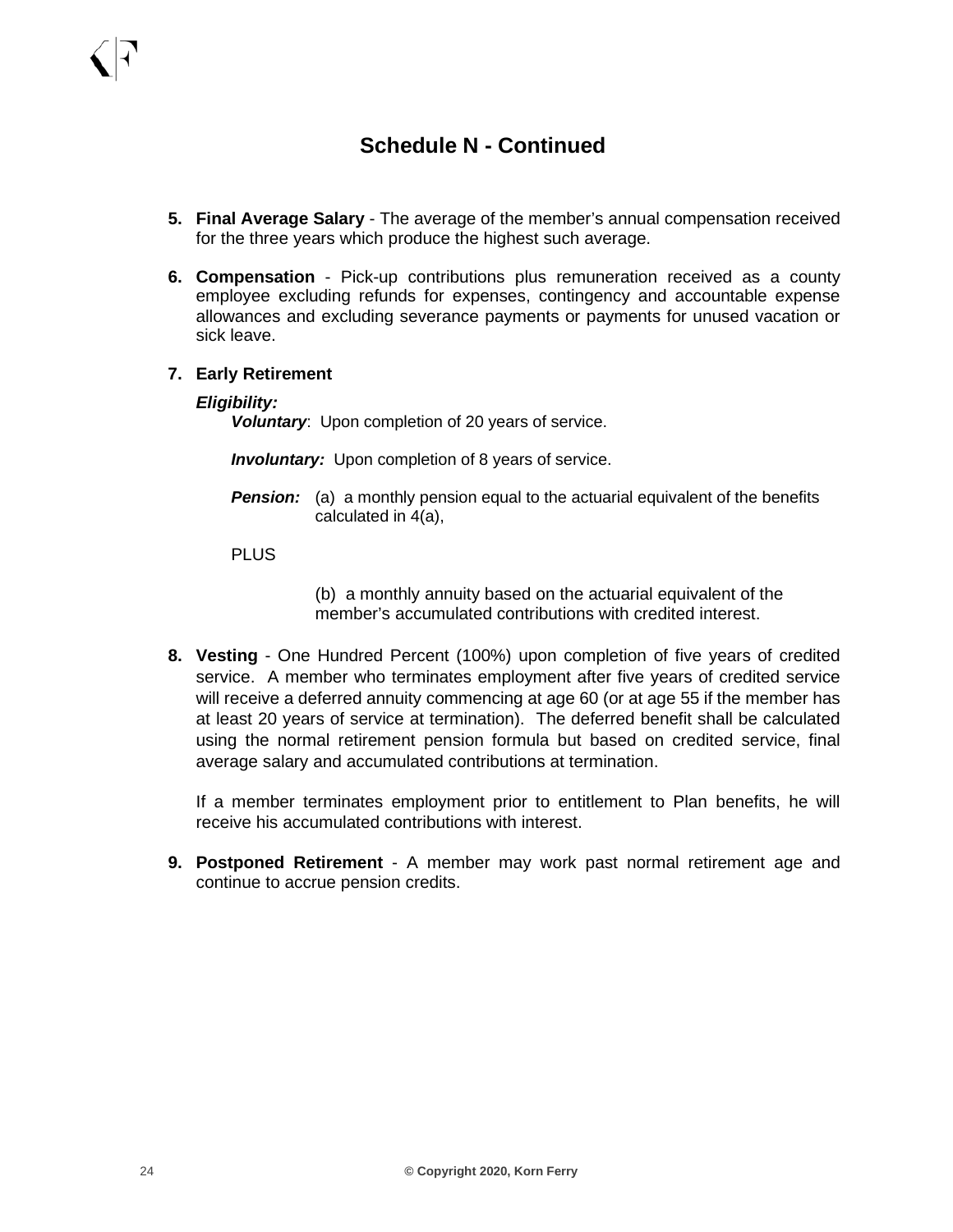#### **10. Disability Retirement**

*Eligibility*: Total and permanent disability prior to Superannuation (Normal Retirement) age and after completion of five years of credited service.

**Pension:** A total monthly pension commencing on the last day of the month following disability retirement equal to 25% of the 1/12th of Final Average Salary at time of retirement. Such total monthly pension shall include the monthly disability that is actuarially equivalent to the member's accumulated contributions at retirement.

- **11. Normal Form of Pension** Benefits are payable in the form of a modified cash refund life annuity, that is for the member's lifetime only, except that disability benefits shall cease upon cessation of disability.
- **12. Optional Retirement Benefits** A member may elect to receive the actuarial equivalent of his retirement benefit as a full cash refund annuity (Option One) or a reduced joint and survivor pension payable for the remainder of his life, with either 100% or 50% of the member's pension continuing after death to the designated beneficiary. A member may also elect to receive, in one payment, the full amount of his accumulated deductions and continue to receive the annuity provided by the county.

#### **13. Death Benefits**

(a) *Pre-Retirement*. If a member dies after having attained age 60 or having completed ten years of credited service, his beneficiary will receive a lump sum equal to the actuarially determined present value of the benefits calculated in (7a) based on the member's Final Average Salary and credited service at time of death plus the member's accumulated contributions with interest at time of death.

(b) *Post-Retirement*. Upon the death of a terminated or retired member, his beneficiary will receive survivor benefits, if any, in accordance with the form under which benefits were being paid to the member. In any event, the total amount of benefits paid to the deceased member and beneficiary must, at least, equal the member's accumulated contributions with interest.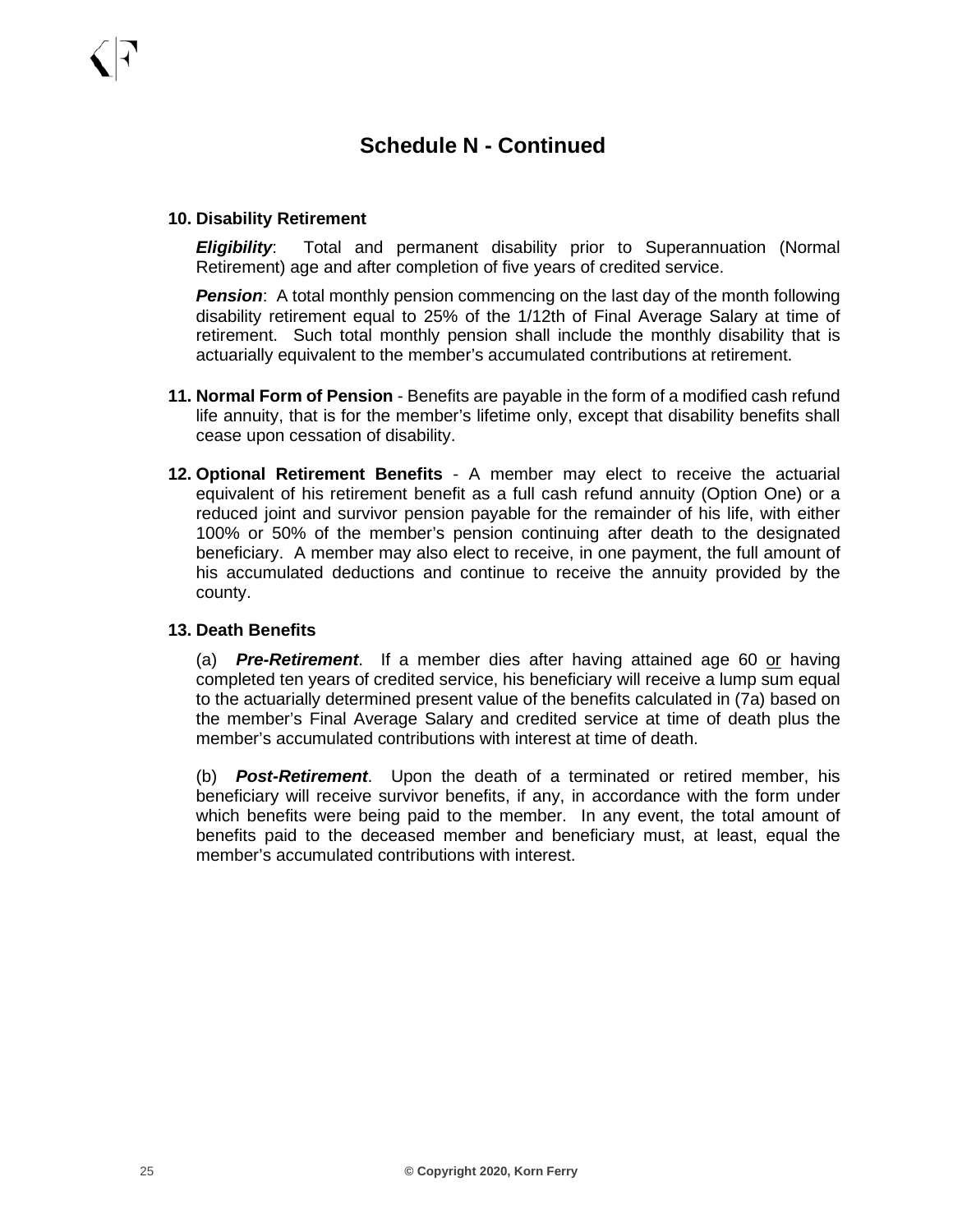#### **14. Employee Contributions**

The Retirement Board has authorized each member of the retirement system to individually elect to contribute between 5% and 15% of his salary.

The Retirement Board has authorized each member hired on or after 1/1/2011 to contribute between 6% and 16% of salary.

#### **15. Deposit Administrator**

Investment Managers: Birch Run Investments, LLC Brandes Investment Partners Chester County Commingled Funds Chester County ETF Chester County Mutual Funds Eagle Asset Management Metropolitan West Capital Management

Custodian: Wells Fargo Bank, NA

Investment Consultant: RBC Wealth Management

- **16. Administration** Retirement Board as designated in Act 96 of 1971, the County Pension Law.
- **17. Cost-of-Living** The cost-of-living increase shall be reviewed at least once in every three years by the Retirement Board. Prior to 2017, a percentage of the CPI could be granted. After 2016, the annual CPI could be granted. The Board has granted costof-living increases ten times in the past from January, 1972 through January, 1989 and since then as follows:

| <b>PERCENTAGE/ANNUAL</b><br><b>CHANGE IN C.P.I.</b> | <b>EFFECTIVE DATE OF</b><br><b>INCREASE</b> |
|-----------------------------------------------------|---------------------------------------------|
| 70%                                                 | 1/1/1991                                    |
| 70%                                                 | 1/1/1993                                    |
| 70%                                                 | 1/1/1995                                    |
| 70%                                                 | 1/1/1997                                    |
| 70%                                                 | 1/1/1999                                    |
| 70%                                                 | 1/1/2001                                    |
| 70%                                                 | 1/1/2003                                    |
| 70%                                                 | 1/1/2005                                    |
| 70%                                                 | 1/1/2007                                    |
| 1.4%                                                | 1/1/2018                                    |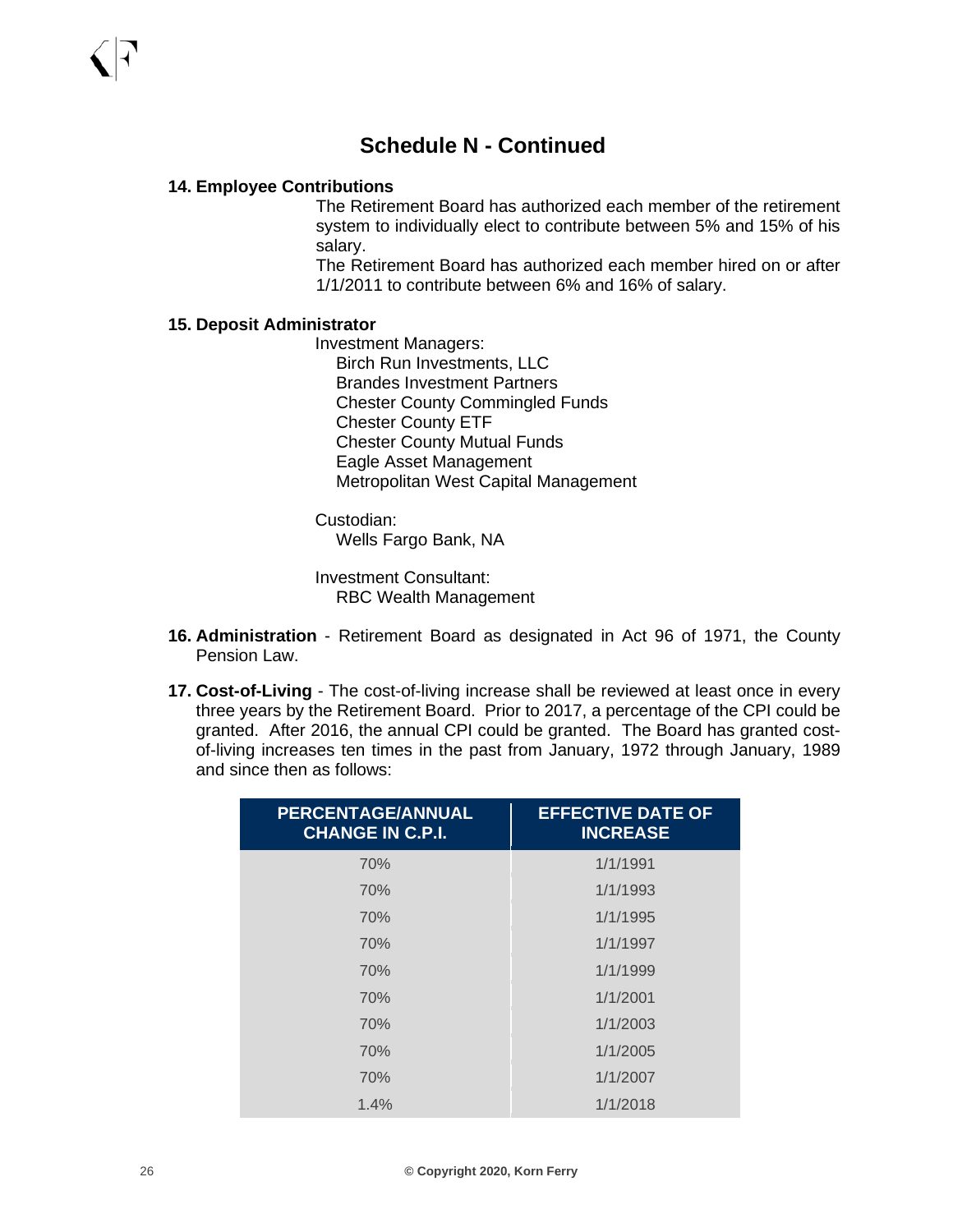**18. Early Retirement Provision -** The Retirement Board has authorized the following Early Retirement Provisions:

Additional Service<br>20%

Percent of Early<br>
Subsetitional Service<br>
Retirement Period 20% 3/2/95 - 6/30/95 20% 8/1/00 - 1/31/01 25% 7/1/06 - 1/05/07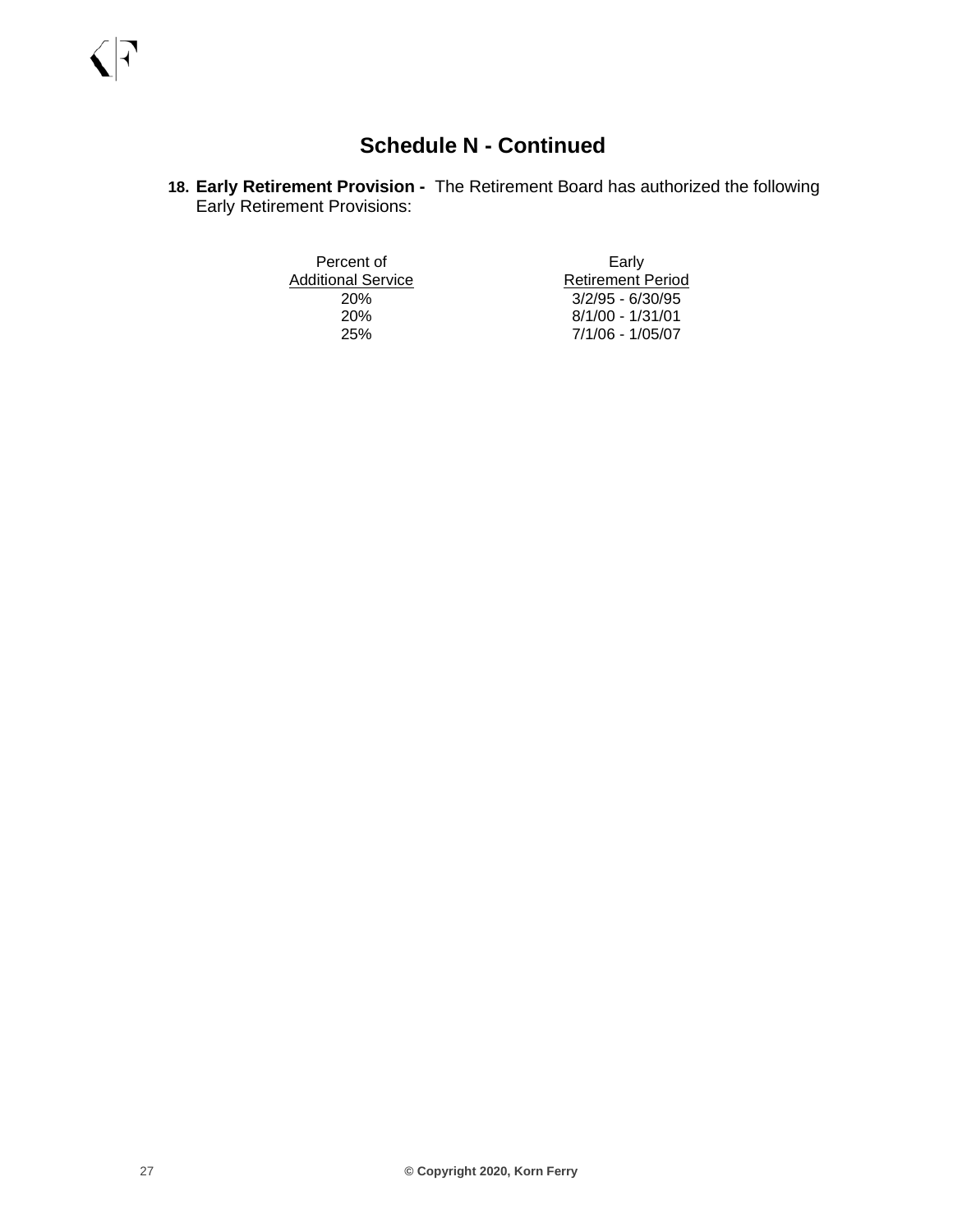## **Schedule O**

## **Historical Trend Information**

|                              |                                         | <b>REVENUES BY SOURCE</b>               |                                    |                      |                  |
|------------------------------|-----------------------------------------|-----------------------------------------|------------------------------------|----------------------|------------------|
| <b>Fiscal</b><br><u>Year</u> | <b>Employee</b><br><b>Contributions</b> | <b>Employer</b><br><b>Contributions</b> | <b>Investment</b><br><u>Income</u> | <b>Miscellaneous</b> | <u>Total</u>     |
| 2010                         | \$<br>6,531,430                         | \$<br>15,127,446                        | \$<br>11,263,621                   | \$<br>81,138         | \$<br>33,003,635 |
| 2011                         | 6,604,509                               | 10,948,849                              | 17,553,519                         | 442,657              | 35,549,534       |
| 2012                         | 6,521,604                               | 11,579,074                              | 30,317,405                         | 64,192               | 48,482,275       |
| 2013                         | 6,497,708                               | 9,880,939                               | 24,074,498                         | 68,451               | 40,521,596       |
| 2014                         | 6,703,445                               | 7,810,793                               | 34,909,229                         | 40,891               | 49,464,358       |
| 2015                         | 7,151,007                               | 6,025,657                               | 22,886,827                         | 54,127               | 36,117,618       |
| 2016                         | 7,116,103                               | 8,469,935                               | 9,570,806                          | 704,763              | 25,861,607       |
| 2017                         | 7,452,798                               | 9,681,308                               | 24,960,475                         | 127,168              | 42,221,749       |
| 2018                         | 7,678,329                               | 9,316,461                               | 17,860,869                         | 38,576               | 34,894,235       |
| 2019                         | 7,875,207                               | 11,183,843                              | 30,209,487                         | 254,147              | 49,522,684       |

#### **EXPENSES BY TYPE**

| <b>Fiscal</b> |                 | Administrative/ |    |                |    |                      |                  |
|---------------|-----------------|-----------------|----|----------------|----|----------------------|------------------|
| Year          | <b>Benefits</b> |                 |    | <b>Refunds</b> |    | <b>Miscellaneous</b> | <b>Total</b>     |
| 2010          | \$              | 11,731,686      | \$ | 1,169,794      | \$ | 940,092              | \$<br>13,841,572 |
| 2011          |                 | 13,104,208      |    | 1,253,190      |    | 1,272,564            | 15,629,962       |
| 2012          |                 | 15,041,115      |    | 1,174,248      |    | 1,125,677            | 17,341,040       |
| 2013          |                 | 15,892,598      |    | 1,238,336      |    | 174,905              | 17,305,839       |
| 2014          |                 | 18,332,761      |    | 1,350,688      |    | 967,583              | 20,651,032       |
| 2015          |                 | 19,702,148      |    | 1,333,270      |    | 907,555              | 21,942,973       |
| 2016          |                 | 20,309,633      |    | 1,396,777      |    | 1,409,706            | 23,116,116       |
| 2017          |                 | 21,945,700      |    | 1,266,416      |    | 1,354,133            | 24,566,249       |
| 2018          |                 | 24,114,014      |    | 1,483,225      |    | 887,348              | 26,484,587       |
| 2019          |                 | 25,304,373      |    | 1,430,484      |    | 1,196,936            | 27,931,793       |

 $\sqrt{|\cdot|}$